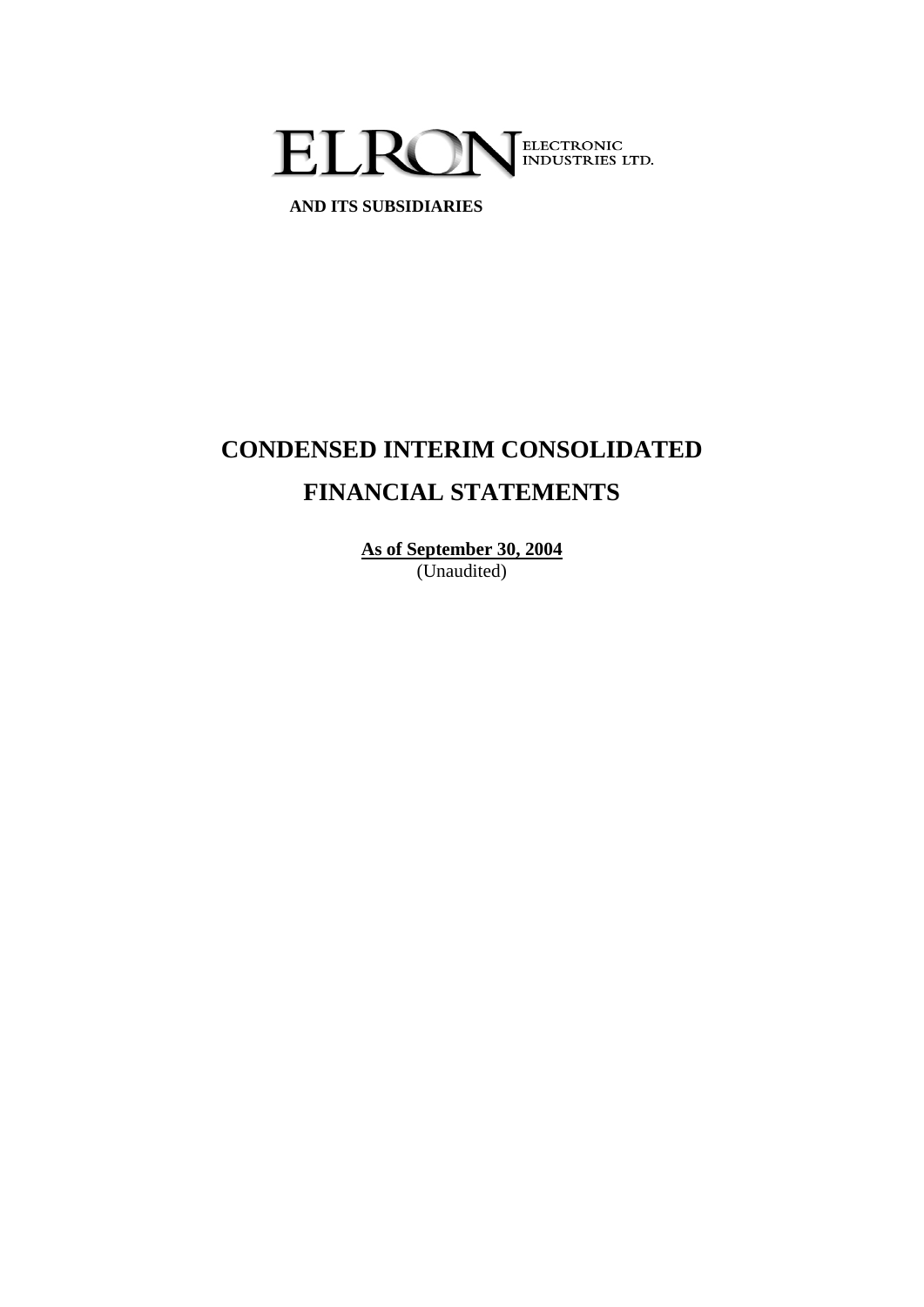#### **CONDENSED INTERIM CONSOLIDATED**

# **FINANCIAL STATEMENTS**

#### **AS OF SEPTEMBER 30, 2004**

# **UNAUDITED**

# **INDEX**

|                                                       | Page     |
|-------------------------------------------------------|----------|
| <b>Consolidated Balance Sheets</b>                    | $1 - 2$  |
| <b>Consolidated Statements of Operations</b>          | 3        |
| <b>Statements of changes in Shareholders' Equity</b>  | $4 - 5$  |
| <b>Consolidated Statements of Cash Flows</b>          | $6 - 7$  |
| <b>Notes to the Consolidated Financial Statements</b> | $8 - 20$ |
| <b>Annex to the Consolidated Financial Statements</b> | 21       |

**- - - - - - - - - - - - - - - - - - -**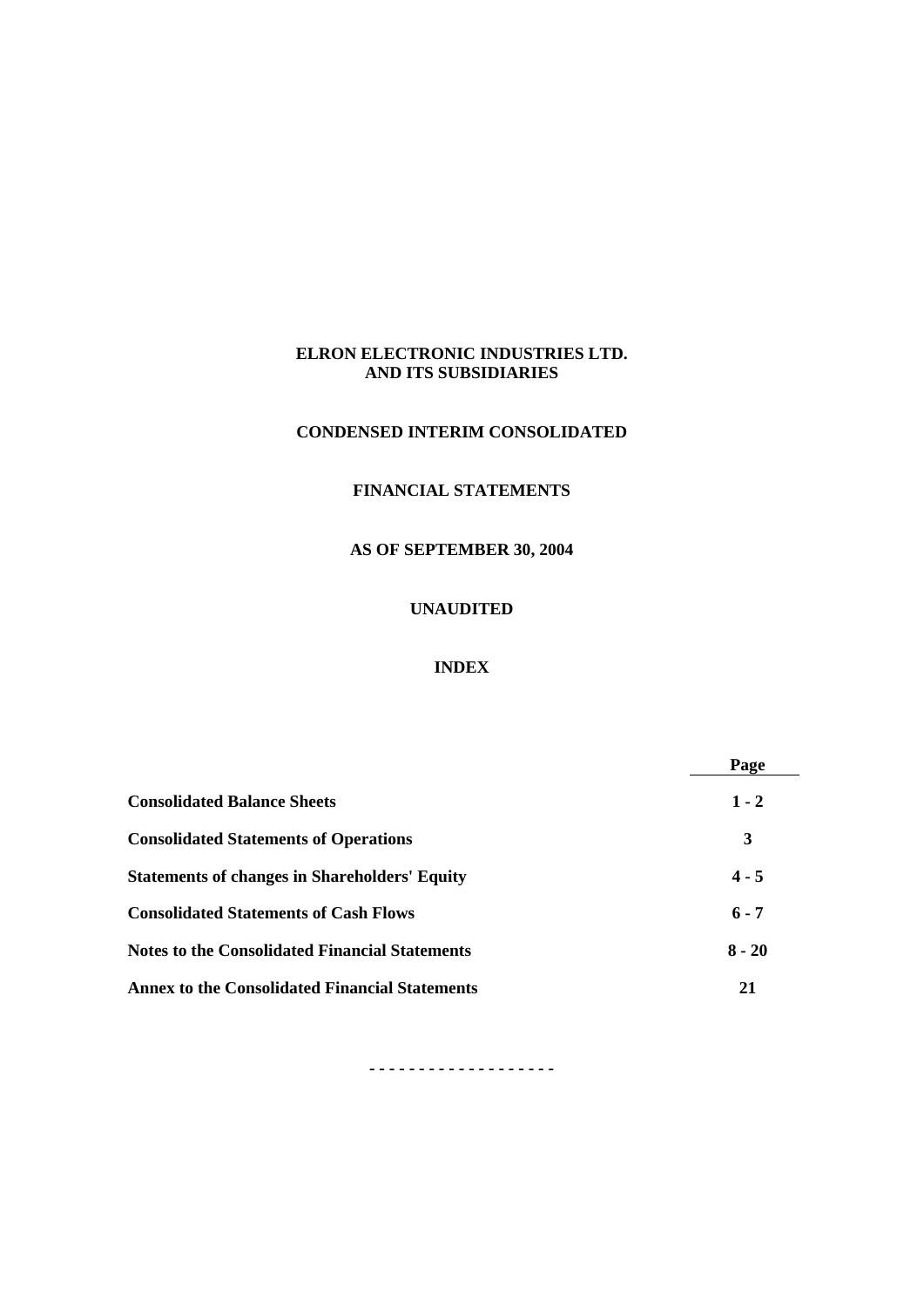# **CONSOLIDATED BALANCE SHEETS**

# **U.S. dollars in thousands, except share and per share data**

|                                                           | September 30,<br>2004    | December 31,<br>2003 |
|-----------------------------------------------------------|--------------------------|----------------------|
|                                                           | <b>Unaudited</b>         | <b>Audited</b>       |
| <b>ASSETS</b>                                             |                          |                      |
| <b>CURRENT ASSETS</b>                                     |                          |                      |
| Cash and cash equivalents                                 | $\mathcal{S}$<br>113,320 | \$<br>83,906         |
| Short-term investments                                    | 116,764                  | 37,158               |
| Trade receivables, net*                                   | 5,972                    | 5,016                |
| Other receivables and prepaid expenses*                   | 1,469                    | 2,516                |
| Inventories and contracts-in-progress                     | 1,933                    | 1,471                |
| Total current assets                                      | 239,458                  | 130,067              |
| <b>LONG-TERM ASSETS</b>                                   |                          |                      |
| Investments in affiliated companies (See Note 3a)         | 95,900                   | 156,819              |
| Investments in other companies and long-term receivables* | 114,088                  | 128,799              |
| Debentures                                                |                          | 700                  |
| Deferred taxes                                            |                          | 1,871                |
| Severance pay deposits                                    | 2,597                    | 2,144                |
| Total long-term assets                                    | 212,585                  | 290,333              |
| PROPERTY AND EQUIPMENT, NET                               | 8,184                    | 8,317                |
| <b>INTANGIBLE ASSETS</b>                                  |                          |                      |
| Goodwill                                                  | 10,039                   | 12,019               |
| Other intangible assets                                   | 7,413                    | 9,968                |
|                                                           | 17,452                   | 21,987               |
| Total assets                                              | \$<br>477,679            | 450,704<br>\$        |

\* Includes receivables from related parties in the aggregate amount of \$2,976 and \$3,684 as of September 30, 2004 and December 31, 2003, respectively.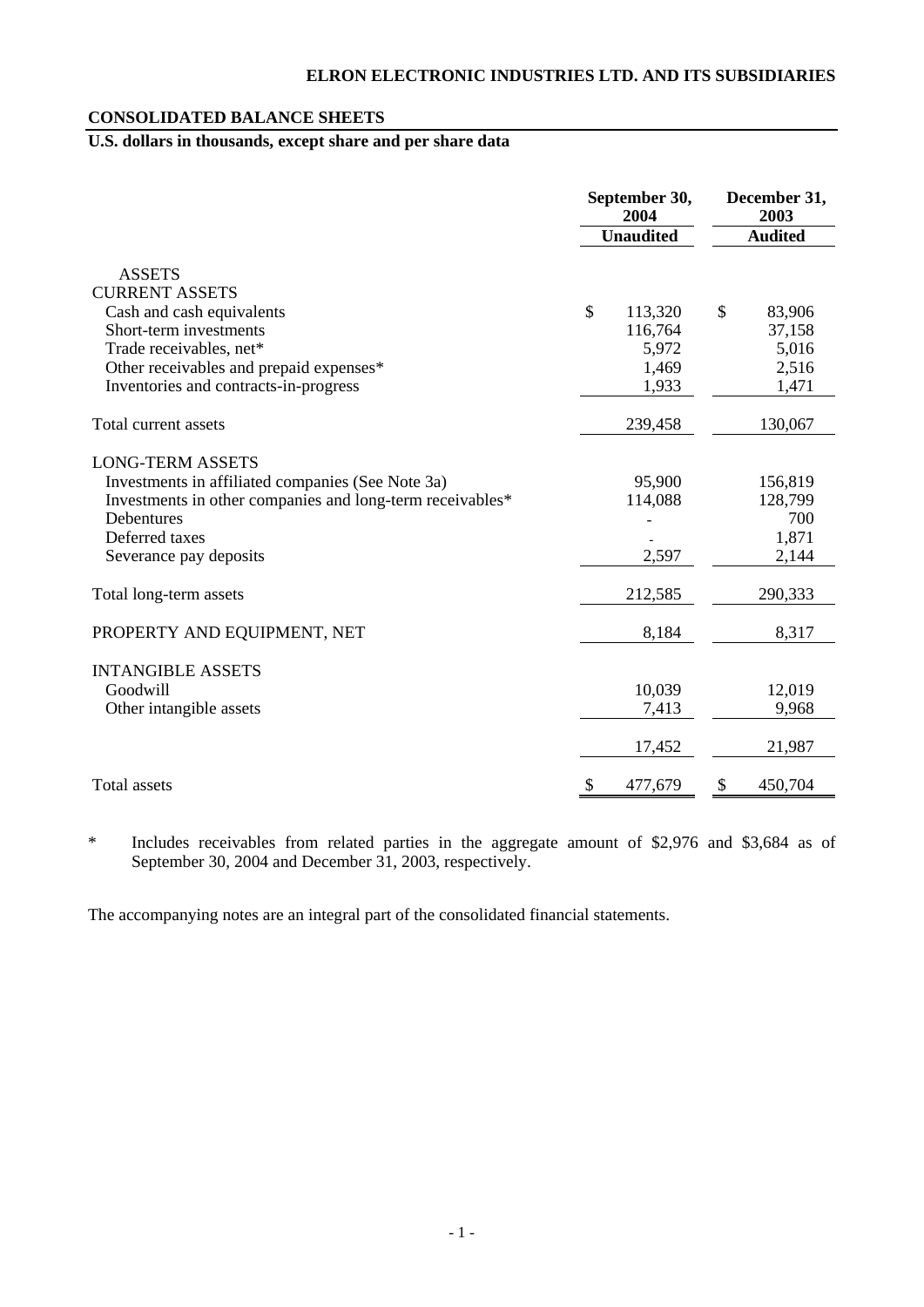# **CONSOLIDATED BALANCE SHEETS**

# **U.S. dollars in thousands, except share and per share data**

|                                                                                                                                                                                              | September 30,<br>2004 | December 31,<br>2003 |
|----------------------------------------------------------------------------------------------------------------------------------------------------------------------------------------------|-----------------------|----------------------|
|                                                                                                                                                                                              | <b>Unaudited</b>      | <b>Audited</b>       |
| LIABILITIES AND SHAREHOLDERS' EQUITY<br><b>CURRENT LIABILITIES</b>                                                                                                                           |                       |                      |
| Short-term loans from banks and others                                                                                                                                                       | \$<br>2,386           | \$<br>11,986         |
| Current maturities of long-term loans from banks and others                                                                                                                                  | 2,220                 | 44,021               |
| Trade payables                                                                                                                                                                               | 2,642                 | 3,408                |
| Other payables and accrued expenses                                                                                                                                                          | 39,991                | 13,620               |
| Total current liabilities                                                                                                                                                                    | 47,239                | 73,035               |
| <b>LONG-TERM LIABILITIES</b>                                                                                                                                                                 |                       |                      |
| Long-term loans from banks and others                                                                                                                                                        | 4,057                 | 17,221               |
| Accrued severance pay and retirement obligations                                                                                                                                             | 3,710                 | 2,850                |
| Deferred taxes                                                                                                                                                                               | 34,431                | 40,684               |
| Other                                                                                                                                                                                        | 22                    | 103                  |
| Total long-term liabilities                                                                                                                                                                  | 42,220                | 60,858               |
| MINORITY INTEREST                                                                                                                                                                            | 22,287                | 20,681               |
| <b>SHAREHOLDERS' EQUITY:</b>                                                                                                                                                                 |                       |                      |
| Ordinary shares of NIS 0.003 par value; Authorized - 35,000,000<br>shares as of September 30, 2004 and December 31, 2003; Issued<br>and outstanding - 29,356,707 and 29,206,845 shares as of |                       |                      |
| September 30, 2004 and December 31, 2003, respectively;                                                                                                                                      | 9,572                 | 9,572                |
| Additional paid-in capital                                                                                                                                                                   | 269,274               | 267,113              |
| Accumulated other comprehensive income                                                                                                                                                       | 39,411                | 51,792               |
| Retained earnings (accumulated deficit)                                                                                                                                                      | 47,676                | (32, 347)            |
| Total shareholders' equity                                                                                                                                                                   | 365,933               | 296,130              |
| Total liabilities and shareholders' equity                                                                                                                                                   | \$<br>477,679         | \$<br>450,704        |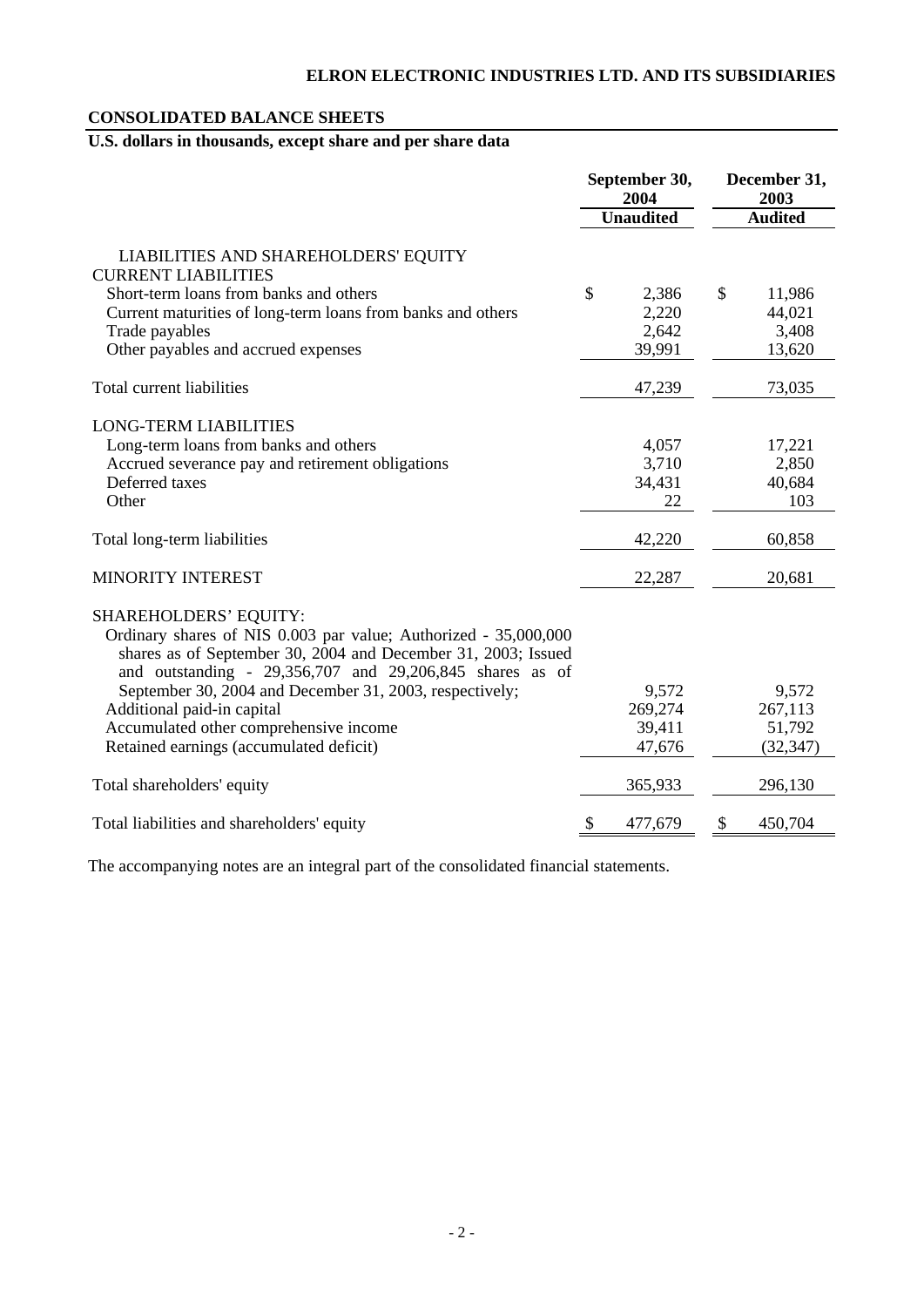# **ELRON ELECTRONIC INDUSTRIES LTD. AND ITS SUBSIDIARIES CONSOLIDATED STATEMENTS OF OPERATIONS**

# **U.S. dollars in thousands, except share and per share data**

| 2004<br>2003<br>2004<br>2003<br>2003<br><b>Unaudited</b><br><b>Andited</b><br><b>INCOME</b><br>\$<br>\$<br>\$<br>12,555<br>16,547<br>Net revenues*<br>11,546<br>\$<br>4,545<br>\$<br>4,724<br>Equity in losses of affiliated companies<br>(5,434)<br>(8,051)<br>(3,333)<br>(1,178)<br>(8,698)<br>Gain from disposal of businesses and<br>affiliated companies and changes in<br>holdings in affiliated companies, net<br>132,386<br>104,485<br>24,386<br>25,754<br>$25,645$ <sup>**</sup> )<br>Other income, net<br>4,813<br>626<br>3,653<br>14,665<br>$9,713$ <sup>**</sup> )<br>39,862<br>106,323<br>143,311<br>31,585<br>48,268<br><b>COSTS AND EXPENSES</b><br>Cost of revenues<br>7,165<br>7,746<br>2,676<br>3,454<br>10,198<br>Research and development costs, net<br>2,584<br>3,199<br>1,009<br>762<br>3,787<br>Marketing and selling expenses, net<br>1,004<br>2,199<br>7,195<br>1,012<br>7,763<br>General and administrative expenses<br>4,181<br>10,942<br>10,091<br>3,298<br>13,923<br>Amortization of intangible assets<br>668<br>281<br>251<br>839<br>1,073<br>Restructuring costs<br>225<br>225<br>Impairment of goodwill<br>1,980<br>1,980<br>Impairment of intangible assets and property<br>and equipment<br>2,905<br>2,905<br>Financial expenses (income), net<br>779<br>(479)<br>(580)<br>(234)<br>753<br>29,849<br>28,189<br>12,806<br>9,418<br>37,497<br>Income before taxes on income<br>10,013<br>115,122<br>93,517<br>22,167<br>10,771<br>Taxes on income<br>(3,897)<br>(30, 924)<br>(5,735)<br>(22, 770)<br>(6,834)<br>Income from continuing operations after taxes on<br>income<br>84,198<br>4,278<br>70,747<br>18,270<br>3,937<br>Minority interest in losses (income) of subsidiaries<br>(3,725)<br>(11, 915)<br>169<br>(15, 569)<br>(10, 907)<br>Income (loss) from continuing operations<br>70,916<br>2,701<br>80,473<br>(7,637)<br>(6,970)<br>Income (loss) from discontinued operations<br>(2,682)<br>(94)<br>319<br>(450)<br>(235)<br>Net income (loss)<br>(10,319)<br>3,020<br>(7,205)<br>80,023<br>\$<br>70,822<br>\$<br>\$<br>Income (loss) per share:<br>Basic:<br>\$<br>\$<br>\$<br>0.09<br>\$<br>(0.24)<br>Income (loss) from continuing operations<br>2.75<br>(0.26)<br>\$<br>2.42<br>0.01<br>Income (loss) from discontinued operations<br>(0.09)<br>(0.01)<br>(0.01)<br>$\$$<br>0.10<br>\$<br>(0.35)<br>\$<br>2.42<br>\$<br>\$<br>(0.25)<br>Net income (loss)<br>2.74<br>Diluted:<br>\$<br>(0.24)<br>Income (loss) from continuing operations<br>\$<br>\$<br>(0.26)<br>\$<br>\$<br>0.09<br>2.74<br>2.41<br>Income (loss) from discontinued operations<br>(0.01)<br>0.01<br>(0.01)<br>(0.09)<br>\$<br>\$<br>0.10<br>(0.35)<br>\$<br>\$<br>\$<br>(0.25)<br>Net income (loss)<br>2.73<br>2.41<br>Weighted average number of ordinary shares used in<br>computing basic net income (loss) per share<br>(thousands)<br>29,233<br>29,190<br>29,277<br>29,203<br>29,194<br>Weighted average number of ordinary shares used in<br>computing diluted net income (loss) per share<br>(thousands)<br>29,353<br>29,190<br>29,412<br>29,203<br>29,194 | Nine months ended<br>September 30, |  |  |  |  | Three months ended<br>September 30, |  | <b>Year ended</b><br>December 31, |  |  |
|-------------------------------------------------------------------------------------------------------------------------------------------------------------------------------------------------------------------------------------------------------------------------------------------------------------------------------------------------------------------------------------------------------------------------------------------------------------------------------------------------------------------------------------------------------------------------------------------------------------------------------------------------------------------------------------------------------------------------------------------------------------------------------------------------------------------------------------------------------------------------------------------------------------------------------------------------------------------------------------------------------------------------------------------------------------------------------------------------------------------------------------------------------------------------------------------------------------------------------------------------------------------------------------------------------------------------------------------------------------------------------------------------------------------------------------------------------------------------------------------------------------------------------------------------------------------------------------------------------------------------------------------------------------------------------------------------------------------------------------------------------------------------------------------------------------------------------------------------------------------------------------------------------------------------------------------------------------------------------------------------------------------------------------------------------------------------------------------------------------------------------------------------------------------------------------------------------------------------------------------------------------------------------------------------------------------------------------------------------------------------------------------------------------------------------------------------------------------------------------------------------------------------------------------------------------------------------------------------------------------------------------------------------------------------------------------------------------------------------------------------------------------------------------------------------------------------------------------------------------------------------------------------------------------------------------------------------------------------------------------------------------------------------------------------------------------------------------|------------------------------------|--|--|--|--|-------------------------------------|--|-----------------------------------|--|--|
|                                                                                                                                                                                                                                                                                                                                                                                                                                                                                                                                                                                                                                                                                                                                                                                                                                                                                                                                                                                                                                                                                                                                                                                                                                                                                                                                                                                                                                                                                                                                                                                                                                                                                                                                                                                                                                                                                                                                                                                                                                                                                                                                                                                                                                                                                                                                                                                                                                                                                                                                                                                                                                                                                                                                                                                                                                                                                                                                                                                                                                                                                     |                                    |  |  |  |  |                                     |  |                                   |  |  |
|                                                                                                                                                                                                                                                                                                                                                                                                                                                                                                                                                                                                                                                                                                                                                                                                                                                                                                                                                                                                                                                                                                                                                                                                                                                                                                                                                                                                                                                                                                                                                                                                                                                                                                                                                                                                                                                                                                                                                                                                                                                                                                                                                                                                                                                                                                                                                                                                                                                                                                                                                                                                                                                                                                                                                                                                                                                                                                                                                                                                                                                                                     |                                    |  |  |  |  |                                     |  |                                   |  |  |
|                                                                                                                                                                                                                                                                                                                                                                                                                                                                                                                                                                                                                                                                                                                                                                                                                                                                                                                                                                                                                                                                                                                                                                                                                                                                                                                                                                                                                                                                                                                                                                                                                                                                                                                                                                                                                                                                                                                                                                                                                                                                                                                                                                                                                                                                                                                                                                                                                                                                                                                                                                                                                                                                                                                                                                                                                                                                                                                                                                                                                                                                                     |                                    |  |  |  |  |                                     |  |                                   |  |  |
|                                                                                                                                                                                                                                                                                                                                                                                                                                                                                                                                                                                                                                                                                                                                                                                                                                                                                                                                                                                                                                                                                                                                                                                                                                                                                                                                                                                                                                                                                                                                                                                                                                                                                                                                                                                                                                                                                                                                                                                                                                                                                                                                                                                                                                                                                                                                                                                                                                                                                                                                                                                                                                                                                                                                                                                                                                                                                                                                                                                                                                                                                     |                                    |  |  |  |  |                                     |  |                                   |  |  |
|                                                                                                                                                                                                                                                                                                                                                                                                                                                                                                                                                                                                                                                                                                                                                                                                                                                                                                                                                                                                                                                                                                                                                                                                                                                                                                                                                                                                                                                                                                                                                                                                                                                                                                                                                                                                                                                                                                                                                                                                                                                                                                                                                                                                                                                                                                                                                                                                                                                                                                                                                                                                                                                                                                                                                                                                                                                                                                                                                                                                                                                                                     |                                    |  |  |  |  |                                     |  |                                   |  |  |
|                                                                                                                                                                                                                                                                                                                                                                                                                                                                                                                                                                                                                                                                                                                                                                                                                                                                                                                                                                                                                                                                                                                                                                                                                                                                                                                                                                                                                                                                                                                                                                                                                                                                                                                                                                                                                                                                                                                                                                                                                                                                                                                                                                                                                                                                                                                                                                                                                                                                                                                                                                                                                                                                                                                                                                                                                                                                                                                                                                                                                                                                                     |                                    |  |  |  |  |                                     |  |                                   |  |  |
|                                                                                                                                                                                                                                                                                                                                                                                                                                                                                                                                                                                                                                                                                                                                                                                                                                                                                                                                                                                                                                                                                                                                                                                                                                                                                                                                                                                                                                                                                                                                                                                                                                                                                                                                                                                                                                                                                                                                                                                                                                                                                                                                                                                                                                                                                                                                                                                                                                                                                                                                                                                                                                                                                                                                                                                                                                                                                                                                                                                                                                                                                     |                                    |  |  |  |  |                                     |  |                                   |  |  |
|                                                                                                                                                                                                                                                                                                                                                                                                                                                                                                                                                                                                                                                                                                                                                                                                                                                                                                                                                                                                                                                                                                                                                                                                                                                                                                                                                                                                                                                                                                                                                                                                                                                                                                                                                                                                                                                                                                                                                                                                                                                                                                                                                                                                                                                                                                                                                                                                                                                                                                                                                                                                                                                                                                                                                                                                                                                                                                                                                                                                                                                                                     |                                    |  |  |  |  |                                     |  |                                   |  |  |
|                                                                                                                                                                                                                                                                                                                                                                                                                                                                                                                                                                                                                                                                                                                                                                                                                                                                                                                                                                                                                                                                                                                                                                                                                                                                                                                                                                                                                                                                                                                                                                                                                                                                                                                                                                                                                                                                                                                                                                                                                                                                                                                                                                                                                                                                                                                                                                                                                                                                                                                                                                                                                                                                                                                                                                                                                                                                                                                                                                                                                                                                                     |                                    |  |  |  |  |                                     |  |                                   |  |  |
|                                                                                                                                                                                                                                                                                                                                                                                                                                                                                                                                                                                                                                                                                                                                                                                                                                                                                                                                                                                                                                                                                                                                                                                                                                                                                                                                                                                                                                                                                                                                                                                                                                                                                                                                                                                                                                                                                                                                                                                                                                                                                                                                                                                                                                                                                                                                                                                                                                                                                                                                                                                                                                                                                                                                                                                                                                                                                                                                                                                                                                                                                     |                                    |  |  |  |  |                                     |  |                                   |  |  |
|                                                                                                                                                                                                                                                                                                                                                                                                                                                                                                                                                                                                                                                                                                                                                                                                                                                                                                                                                                                                                                                                                                                                                                                                                                                                                                                                                                                                                                                                                                                                                                                                                                                                                                                                                                                                                                                                                                                                                                                                                                                                                                                                                                                                                                                                                                                                                                                                                                                                                                                                                                                                                                                                                                                                                                                                                                                                                                                                                                                                                                                                                     |                                    |  |  |  |  |                                     |  |                                   |  |  |
|                                                                                                                                                                                                                                                                                                                                                                                                                                                                                                                                                                                                                                                                                                                                                                                                                                                                                                                                                                                                                                                                                                                                                                                                                                                                                                                                                                                                                                                                                                                                                                                                                                                                                                                                                                                                                                                                                                                                                                                                                                                                                                                                                                                                                                                                                                                                                                                                                                                                                                                                                                                                                                                                                                                                                                                                                                                                                                                                                                                                                                                                                     |                                    |  |  |  |  |                                     |  |                                   |  |  |
|                                                                                                                                                                                                                                                                                                                                                                                                                                                                                                                                                                                                                                                                                                                                                                                                                                                                                                                                                                                                                                                                                                                                                                                                                                                                                                                                                                                                                                                                                                                                                                                                                                                                                                                                                                                                                                                                                                                                                                                                                                                                                                                                                                                                                                                                                                                                                                                                                                                                                                                                                                                                                                                                                                                                                                                                                                                                                                                                                                                                                                                                                     |                                    |  |  |  |  |                                     |  |                                   |  |  |
|                                                                                                                                                                                                                                                                                                                                                                                                                                                                                                                                                                                                                                                                                                                                                                                                                                                                                                                                                                                                                                                                                                                                                                                                                                                                                                                                                                                                                                                                                                                                                                                                                                                                                                                                                                                                                                                                                                                                                                                                                                                                                                                                                                                                                                                                                                                                                                                                                                                                                                                                                                                                                                                                                                                                                                                                                                                                                                                                                                                                                                                                                     |                                    |  |  |  |  |                                     |  |                                   |  |  |
|                                                                                                                                                                                                                                                                                                                                                                                                                                                                                                                                                                                                                                                                                                                                                                                                                                                                                                                                                                                                                                                                                                                                                                                                                                                                                                                                                                                                                                                                                                                                                                                                                                                                                                                                                                                                                                                                                                                                                                                                                                                                                                                                                                                                                                                                                                                                                                                                                                                                                                                                                                                                                                                                                                                                                                                                                                                                                                                                                                                                                                                                                     |                                    |  |  |  |  |                                     |  |                                   |  |  |
|                                                                                                                                                                                                                                                                                                                                                                                                                                                                                                                                                                                                                                                                                                                                                                                                                                                                                                                                                                                                                                                                                                                                                                                                                                                                                                                                                                                                                                                                                                                                                                                                                                                                                                                                                                                                                                                                                                                                                                                                                                                                                                                                                                                                                                                                                                                                                                                                                                                                                                                                                                                                                                                                                                                                                                                                                                                                                                                                                                                                                                                                                     |                                    |  |  |  |  |                                     |  |                                   |  |  |
|                                                                                                                                                                                                                                                                                                                                                                                                                                                                                                                                                                                                                                                                                                                                                                                                                                                                                                                                                                                                                                                                                                                                                                                                                                                                                                                                                                                                                                                                                                                                                                                                                                                                                                                                                                                                                                                                                                                                                                                                                                                                                                                                                                                                                                                                                                                                                                                                                                                                                                                                                                                                                                                                                                                                                                                                                                                                                                                                                                                                                                                                                     |                                    |  |  |  |  |                                     |  |                                   |  |  |
|                                                                                                                                                                                                                                                                                                                                                                                                                                                                                                                                                                                                                                                                                                                                                                                                                                                                                                                                                                                                                                                                                                                                                                                                                                                                                                                                                                                                                                                                                                                                                                                                                                                                                                                                                                                                                                                                                                                                                                                                                                                                                                                                                                                                                                                                                                                                                                                                                                                                                                                                                                                                                                                                                                                                                                                                                                                                                                                                                                                                                                                                                     |                                    |  |  |  |  |                                     |  |                                   |  |  |
|                                                                                                                                                                                                                                                                                                                                                                                                                                                                                                                                                                                                                                                                                                                                                                                                                                                                                                                                                                                                                                                                                                                                                                                                                                                                                                                                                                                                                                                                                                                                                                                                                                                                                                                                                                                                                                                                                                                                                                                                                                                                                                                                                                                                                                                                                                                                                                                                                                                                                                                                                                                                                                                                                                                                                                                                                                                                                                                                                                                                                                                                                     |                                    |  |  |  |  |                                     |  |                                   |  |  |
|                                                                                                                                                                                                                                                                                                                                                                                                                                                                                                                                                                                                                                                                                                                                                                                                                                                                                                                                                                                                                                                                                                                                                                                                                                                                                                                                                                                                                                                                                                                                                                                                                                                                                                                                                                                                                                                                                                                                                                                                                                                                                                                                                                                                                                                                                                                                                                                                                                                                                                                                                                                                                                                                                                                                                                                                                                                                                                                                                                                                                                                                                     |                                    |  |  |  |  |                                     |  |                                   |  |  |
|                                                                                                                                                                                                                                                                                                                                                                                                                                                                                                                                                                                                                                                                                                                                                                                                                                                                                                                                                                                                                                                                                                                                                                                                                                                                                                                                                                                                                                                                                                                                                                                                                                                                                                                                                                                                                                                                                                                                                                                                                                                                                                                                                                                                                                                                                                                                                                                                                                                                                                                                                                                                                                                                                                                                                                                                                                                                                                                                                                                                                                                                                     |                                    |  |  |  |  |                                     |  |                                   |  |  |
|                                                                                                                                                                                                                                                                                                                                                                                                                                                                                                                                                                                                                                                                                                                                                                                                                                                                                                                                                                                                                                                                                                                                                                                                                                                                                                                                                                                                                                                                                                                                                                                                                                                                                                                                                                                                                                                                                                                                                                                                                                                                                                                                                                                                                                                                                                                                                                                                                                                                                                                                                                                                                                                                                                                                                                                                                                                                                                                                                                                                                                                                                     |                                    |  |  |  |  |                                     |  |                                   |  |  |
|                                                                                                                                                                                                                                                                                                                                                                                                                                                                                                                                                                                                                                                                                                                                                                                                                                                                                                                                                                                                                                                                                                                                                                                                                                                                                                                                                                                                                                                                                                                                                                                                                                                                                                                                                                                                                                                                                                                                                                                                                                                                                                                                                                                                                                                                                                                                                                                                                                                                                                                                                                                                                                                                                                                                                                                                                                                                                                                                                                                                                                                                                     |                                    |  |  |  |  |                                     |  |                                   |  |  |
|                                                                                                                                                                                                                                                                                                                                                                                                                                                                                                                                                                                                                                                                                                                                                                                                                                                                                                                                                                                                                                                                                                                                                                                                                                                                                                                                                                                                                                                                                                                                                                                                                                                                                                                                                                                                                                                                                                                                                                                                                                                                                                                                                                                                                                                                                                                                                                                                                                                                                                                                                                                                                                                                                                                                                                                                                                                                                                                                                                                                                                                                                     |                                    |  |  |  |  |                                     |  |                                   |  |  |
|                                                                                                                                                                                                                                                                                                                                                                                                                                                                                                                                                                                                                                                                                                                                                                                                                                                                                                                                                                                                                                                                                                                                                                                                                                                                                                                                                                                                                                                                                                                                                                                                                                                                                                                                                                                                                                                                                                                                                                                                                                                                                                                                                                                                                                                                                                                                                                                                                                                                                                                                                                                                                                                                                                                                                                                                                                                                                                                                                                                                                                                                                     |                                    |  |  |  |  |                                     |  |                                   |  |  |
|                                                                                                                                                                                                                                                                                                                                                                                                                                                                                                                                                                                                                                                                                                                                                                                                                                                                                                                                                                                                                                                                                                                                                                                                                                                                                                                                                                                                                                                                                                                                                                                                                                                                                                                                                                                                                                                                                                                                                                                                                                                                                                                                                                                                                                                                                                                                                                                                                                                                                                                                                                                                                                                                                                                                                                                                                                                                                                                                                                                                                                                                                     |                                    |  |  |  |  |                                     |  |                                   |  |  |
|                                                                                                                                                                                                                                                                                                                                                                                                                                                                                                                                                                                                                                                                                                                                                                                                                                                                                                                                                                                                                                                                                                                                                                                                                                                                                                                                                                                                                                                                                                                                                                                                                                                                                                                                                                                                                                                                                                                                                                                                                                                                                                                                                                                                                                                                                                                                                                                                                                                                                                                                                                                                                                                                                                                                                                                                                                                                                                                                                                                                                                                                                     |                                    |  |  |  |  |                                     |  |                                   |  |  |
|                                                                                                                                                                                                                                                                                                                                                                                                                                                                                                                                                                                                                                                                                                                                                                                                                                                                                                                                                                                                                                                                                                                                                                                                                                                                                                                                                                                                                                                                                                                                                                                                                                                                                                                                                                                                                                                                                                                                                                                                                                                                                                                                                                                                                                                                                                                                                                                                                                                                                                                                                                                                                                                                                                                                                                                                                                                                                                                                                                                                                                                                                     |                                    |  |  |  |  |                                     |  |                                   |  |  |
|                                                                                                                                                                                                                                                                                                                                                                                                                                                                                                                                                                                                                                                                                                                                                                                                                                                                                                                                                                                                                                                                                                                                                                                                                                                                                                                                                                                                                                                                                                                                                                                                                                                                                                                                                                                                                                                                                                                                                                                                                                                                                                                                                                                                                                                                                                                                                                                                                                                                                                                                                                                                                                                                                                                                                                                                                                                                                                                                                                                                                                                                                     |                                    |  |  |  |  |                                     |  |                                   |  |  |
|                                                                                                                                                                                                                                                                                                                                                                                                                                                                                                                                                                                                                                                                                                                                                                                                                                                                                                                                                                                                                                                                                                                                                                                                                                                                                                                                                                                                                                                                                                                                                                                                                                                                                                                                                                                                                                                                                                                                                                                                                                                                                                                                                                                                                                                                                                                                                                                                                                                                                                                                                                                                                                                                                                                                                                                                                                                                                                                                                                                                                                                                                     |                                    |  |  |  |  |                                     |  |                                   |  |  |
|                                                                                                                                                                                                                                                                                                                                                                                                                                                                                                                                                                                                                                                                                                                                                                                                                                                                                                                                                                                                                                                                                                                                                                                                                                                                                                                                                                                                                                                                                                                                                                                                                                                                                                                                                                                                                                                                                                                                                                                                                                                                                                                                                                                                                                                                                                                                                                                                                                                                                                                                                                                                                                                                                                                                                                                                                                                                                                                                                                                                                                                                                     |                                    |  |  |  |  |                                     |  |                                   |  |  |
|                                                                                                                                                                                                                                                                                                                                                                                                                                                                                                                                                                                                                                                                                                                                                                                                                                                                                                                                                                                                                                                                                                                                                                                                                                                                                                                                                                                                                                                                                                                                                                                                                                                                                                                                                                                                                                                                                                                                                                                                                                                                                                                                                                                                                                                                                                                                                                                                                                                                                                                                                                                                                                                                                                                                                                                                                                                                                                                                                                                                                                                                                     |                                    |  |  |  |  |                                     |  |                                   |  |  |
|                                                                                                                                                                                                                                                                                                                                                                                                                                                                                                                                                                                                                                                                                                                                                                                                                                                                                                                                                                                                                                                                                                                                                                                                                                                                                                                                                                                                                                                                                                                                                                                                                                                                                                                                                                                                                                                                                                                                                                                                                                                                                                                                                                                                                                                                                                                                                                                                                                                                                                                                                                                                                                                                                                                                                                                                                                                                                                                                                                                                                                                                                     |                                    |  |  |  |  |                                     |  |                                   |  |  |
|                                                                                                                                                                                                                                                                                                                                                                                                                                                                                                                                                                                                                                                                                                                                                                                                                                                                                                                                                                                                                                                                                                                                                                                                                                                                                                                                                                                                                                                                                                                                                                                                                                                                                                                                                                                                                                                                                                                                                                                                                                                                                                                                                                                                                                                                                                                                                                                                                                                                                                                                                                                                                                                                                                                                                                                                                                                                                                                                                                                                                                                                                     |                                    |  |  |  |  |                                     |  |                                   |  |  |
|                                                                                                                                                                                                                                                                                                                                                                                                                                                                                                                                                                                                                                                                                                                                                                                                                                                                                                                                                                                                                                                                                                                                                                                                                                                                                                                                                                                                                                                                                                                                                                                                                                                                                                                                                                                                                                                                                                                                                                                                                                                                                                                                                                                                                                                                                                                                                                                                                                                                                                                                                                                                                                                                                                                                                                                                                                                                                                                                                                                                                                                                                     |                                    |  |  |  |  |                                     |  |                                   |  |  |
|                                                                                                                                                                                                                                                                                                                                                                                                                                                                                                                                                                                                                                                                                                                                                                                                                                                                                                                                                                                                                                                                                                                                                                                                                                                                                                                                                                                                                                                                                                                                                                                                                                                                                                                                                                                                                                                                                                                                                                                                                                                                                                                                                                                                                                                                                                                                                                                                                                                                                                                                                                                                                                                                                                                                                                                                                                                                                                                                                                                                                                                                                     |                                    |  |  |  |  |                                     |  |                                   |  |  |
|                                                                                                                                                                                                                                                                                                                                                                                                                                                                                                                                                                                                                                                                                                                                                                                                                                                                                                                                                                                                                                                                                                                                                                                                                                                                                                                                                                                                                                                                                                                                                                                                                                                                                                                                                                                                                                                                                                                                                                                                                                                                                                                                                                                                                                                                                                                                                                                                                                                                                                                                                                                                                                                                                                                                                                                                                                                                                                                                                                                                                                                                                     |                                    |  |  |  |  |                                     |  |                                   |  |  |
|                                                                                                                                                                                                                                                                                                                                                                                                                                                                                                                                                                                                                                                                                                                                                                                                                                                                                                                                                                                                                                                                                                                                                                                                                                                                                                                                                                                                                                                                                                                                                                                                                                                                                                                                                                                                                                                                                                                                                                                                                                                                                                                                                                                                                                                                                                                                                                                                                                                                                                                                                                                                                                                                                                                                                                                                                                                                                                                                                                                                                                                                                     |                                    |  |  |  |  |                                     |  |                                   |  |  |
|                                                                                                                                                                                                                                                                                                                                                                                                                                                                                                                                                                                                                                                                                                                                                                                                                                                                                                                                                                                                                                                                                                                                                                                                                                                                                                                                                                                                                                                                                                                                                                                                                                                                                                                                                                                                                                                                                                                                                                                                                                                                                                                                                                                                                                                                                                                                                                                                                                                                                                                                                                                                                                                                                                                                                                                                                                                                                                                                                                                                                                                                                     |                                    |  |  |  |  |                                     |  |                                   |  |  |
|                                                                                                                                                                                                                                                                                                                                                                                                                                                                                                                                                                                                                                                                                                                                                                                                                                                                                                                                                                                                                                                                                                                                                                                                                                                                                                                                                                                                                                                                                                                                                                                                                                                                                                                                                                                                                                                                                                                                                                                                                                                                                                                                                                                                                                                                                                                                                                                                                                                                                                                                                                                                                                                                                                                                                                                                                                                                                                                                                                                                                                                                                     |                                    |  |  |  |  |                                     |  |                                   |  |  |
|                                                                                                                                                                                                                                                                                                                                                                                                                                                                                                                                                                                                                                                                                                                                                                                                                                                                                                                                                                                                                                                                                                                                                                                                                                                                                                                                                                                                                                                                                                                                                                                                                                                                                                                                                                                                                                                                                                                                                                                                                                                                                                                                                                                                                                                                                                                                                                                                                                                                                                                                                                                                                                                                                                                                                                                                                                                                                                                                                                                                                                                                                     |                                    |  |  |  |  |                                     |  |                                   |  |  |
|                                                                                                                                                                                                                                                                                                                                                                                                                                                                                                                                                                                                                                                                                                                                                                                                                                                                                                                                                                                                                                                                                                                                                                                                                                                                                                                                                                                                                                                                                                                                                                                                                                                                                                                                                                                                                                                                                                                                                                                                                                                                                                                                                                                                                                                                                                                                                                                                                                                                                                                                                                                                                                                                                                                                                                                                                                                                                                                                                                                                                                                                                     |                                    |  |  |  |  |                                     |  |                                   |  |  |
|                                                                                                                                                                                                                                                                                                                                                                                                                                                                                                                                                                                                                                                                                                                                                                                                                                                                                                                                                                                                                                                                                                                                                                                                                                                                                                                                                                                                                                                                                                                                                                                                                                                                                                                                                                                                                                                                                                                                                                                                                                                                                                                                                                                                                                                                                                                                                                                                                                                                                                                                                                                                                                                                                                                                                                                                                                                                                                                                                                                                                                                                                     |                                    |  |  |  |  |                                     |  |                                   |  |  |
|                                                                                                                                                                                                                                                                                                                                                                                                                                                                                                                                                                                                                                                                                                                                                                                                                                                                                                                                                                                                                                                                                                                                                                                                                                                                                                                                                                                                                                                                                                                                                                                                                                                                                                                                                                                                                                                                                                                                                                                                                                                                                                                                                                                                                                                                                                                                                                                                                                                                                                                                                                                                                                                                                                                                                                                                                                                                                                                                                                                                                                                                                     |                                    |  |  |  |  |                                     |  |                                   |  |  |

 \* Includes revenues from related parties in the amount of \$ 6,376 and \$ 2,516 for the nine months ended September 30, 2004 and 2003, respectively, of \$ 2,073 and \$ 2,068 for the three months ended September 30, 2004 and 2003, respectively and \$4,156 for the year ended December 31, 2003.

\*\* Reclassified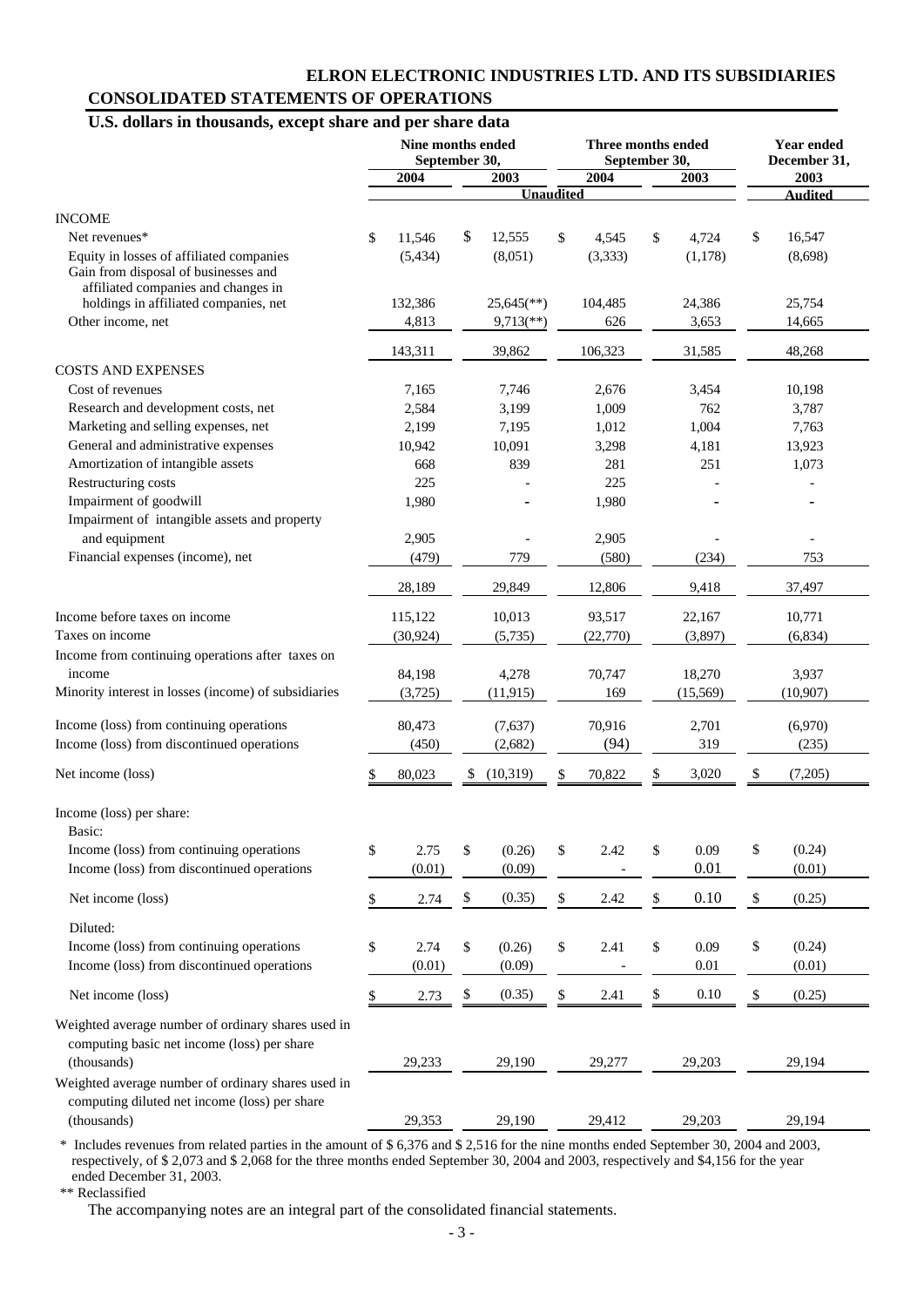# **STATEMENTS OF CHANGES IN SHAREHOLDERS' EQUITY**

# **U.S. dollars in thousands, except share and per share data**

|                                                                                                                            | Number of<br>shares |               | <b>Share capital</b> |     | <b>Additional</b><br>paid-in<br>capital |               | Accumulated<br>other<br>comprehensive<br>income |               | <b>Retained</b><br>earnings<br>(Accumulated<br>deficit) |               | <b>Total</b><br>shareholders'<br>equity |               | <b>Total</b><br>comprehensive<br>income |
|----------------------------------------------------------------------------------------------------------------------------|---------------------|---------------|----------------------|-----|-----------------------------------------|---------------|-------------------------------------------------|---------------|---------------------------------------------------------|---------------|-----------------------------------------|---------------|-----------------------------------------|
| <b>Audited</b><br><b>Balance as of January 1, 2003</b>                                                                     | 29,180,970          | £.            | 9,572                | \$. | 267,482                                 | \$            | 7,529                                           | <sup>\$</sup> | (25, 142)                                               | $\mathbb{S}$  | 259.441                                 |               |                                         |
| Exercise of options                                                                                                        | 25,875              |               |                      |     | 177                                     |               |                                                 |               |                                                         |               | 177                                     |               |                                         |
| Changes in additional paid-in capital in affiliated companies                                                              |                     |               |                      |     | (932)                                   |               |                                                 |               |                                                         |               | (932)                                   |               |                                         |
| Amortization of deferred stock compensation                                                                                |                     |               |                      |     | 386                                     |               |                                                 |               |                                                         |               | 386                                     |               |                                         |
| Other comprehensive income (loss), net of tax:                                                                             |                     |               |                      |     |                                         |               |                                                 |               |                                                         |               |                                         |               |                                         |
| Unrealized gains on available for sale securities                                                                          |                     |               |                      |     |                                         |               | 55,960                                          |               |                                                         |               | 55,960                                  | <sup>\$</sup> | 55,960                                  |
| Reclassification adjustment for gain realized included in net loss                                                         |                     |               |                      |     |                                         |               | (11, 113)<br>(304)                              |               |                                                         |               | (11, 113)                               |               | (11, 113)<br>(304)                      |
| Foreign currency translation adjustments<br>Unrealized loss on derivative instruments in affiliated company                |                     |               |                      |     |                                         |               | (108)                                           |               |                                                         |               | (304)<br>(108)                          |               | (108)                                   |
| Minimum pension liability in affiliated company                                                                            |                     |               |                      |     |                                         |               | (172)                                           |               |                                                         |               | (172)                                   |               | (172)                                   |
| Net loss                                                                                                                   |                     |               |                      |     |                                         |               |                                                 |               | (7.205)                                                 |               | (7.205)                                 |               | (7.205)                                 |
| Balance as of December 31, 2003                                                                                            | 29,206,845          |               | 9,572                |     | 267,113                                 |               | 51,792                                          |               | (32, 347)                                               |               | 296,130                                 |               |                                         |
| Total comprehensive income                                                                                                 |                     |               |                      |     |                                         |               |                                                 |               |                                                         |               |                                         |               | 37,058                                  |
| <b>Unaudited</b>                                                                                                           |                     |               |                      |     |                                         |               |                                                 |               |                                                         |               |                                         |               |                                         |
| Exercise of options                                                                                                        | 149,862             |               |                      |     | 1,553                                   |               |                                                 |               |                                                         |               | 1,553                                   |               |                                         |
| Amortization of deferred stock compensation                                                                                |                     |               |                      |     | 405                                     |               |                                                 |               |                                                         |               | 405                                     |               |                                         |
| Tax benefit in respect of options exercised                                                                                |                     |               |                      |     | 203                                     |               |                                                 |               |                                                         |               | 203                                     |               |                                         |
| Other comprehensive income (loss), net of tax:                                                                             |                     |               |                      |     |                                         |               |                                                 |               |                                                         |               |                                         |               |                                         |
| Unrealized losses on available for sale securities                                                                         |                     |               |                      |     |                                         |               | (9,900)                                         |               |                                                         |               | (9,900)                                 | \$            | (9,900)                                 |
| Reclassification adjustment for gain realized included in net income                                                       |                     |               |                      |     |                                         |               | (3,582)                                         |               |                                                         |               | (3,582)                                 |               | (3,582)                                 |
| Foreign currency translation adjustments                                                                                   |                     |               |                      |     |                                         |               | 285                                             |               |                                                         |               | 285                                     |               | 285                                     |
| Unrealized gain on derivative instruments in affiliated company                                                            |                     |               |                      |     |                                         |               | 84                                              |               |                                                         |               | 84                                      |               | 84                                      |
| Reclassification adjustments for loss on derivative instruments,                                                           |                     |               |                      |     |                                         |               |                                                 |               |                                                         |               |                                         |               |                                         |
| minimum pension liability and foreign currency translation<br>adjustment, included in net income due to sale of affiliated |                     |               |                      |     |                                         |               |                                                 |               |                                                         |               |                                         |               |                                         |
| company                                                                                                                    |                     |               |                      |     |                                         |               | 732                                             |               |                                                         |               | 732                                     |               | 732                                     |
| Net income                                                                                                                 |                     |               |                      |     |                                         |               |                                                 |               | 80,023                                                  |               | 80,023                                  |               | 80.023                                  |
|                                                                                                                            |                     |               |                      |     |                                         |               |                                                 |               |                                                         |               |                                         |               |                                         |
| Balance as of September 30, 2004<br>Total comprehensive income                                                             | 29,356,707          | <sup>\$</sup> | 9,572                | \$  | 269,274                                 | \$            | 39,411                                          | $\mathcal{S}$ | 47,676                                                  |               | 365,933                                 |               |                                         |
|                                                                                                                            |                     |               |                      |     |                                         |               |                                                 |               |                                                         |               |                                         |               | 67.642                                  |
| <b>Unaudited</b><br><b>Balance as of January 1, 2003</b>                                                                   | 29,180,970 \$       |               | 9,572                | \$  | 267,482                                 | $\mathcal{S}$ | 7,529                                           | <sup>\$</sup> | (25, 142)                                               | <sup>\$</sup> | 259,441                                 |               |                                         |
| Exercise of options                                                                                                        | 22,500              |               |                      |     | 154                                     |               |                                                 |               |                                                         |               | 154                                     |               |                                         |
| Changes in additional paid-in capital in affiliated companies                                                              |                     |               |                      |     | 609                                     |               |                                                 |               |                                                         |               | 609                                     |               |                                         |
| Amortization of deferred stock compensation                                                                                |                     |               |                      |     | 181                                     |               |                                                 |               |                                                         |               | 181                                     |               |                                         |
| Other comprehensive income (loss), net of tax:                                                                             |                     |               |                      |     |                                         |               |                                                 |               |                                                         |               |                                         |               |                                         |
| Unrealized gains on available for sale securities                                                                          |                     |               |                      |     |                                         |               | 35,080                                          |               |                                                         |               | 35,080                                  | $\mathbb{S}$  | 35,080                                  |
| Reclassification adjustments for gain realized included in net loss                                                        |                     |               |                      |     |                                         |               | (7.963)                                         |               |                                                         |               | (7,963)                                 |               | (7,963)                                 |
| Foreign currency translation adjustments                                                                                   |                     |               |                      |     |                                         |               | (365)                                           |               |                                                         |               | (365)                                   |               | (365)                                   |
| Unrealized gain on derivative instruments in affiliated company                                                            |                     |               |                      |     |                                         |               | 173                                             |               |                                                         |               | 173                                     |               | 173                                     |
| Net loss                                                                                                                   |                     |               |                      |     |                                         |               |                                                 |               | (10,319)                                                |               | (10,319)                                |               | (10, 319)                               |
| Balance as of September 30, 2003                                                                                           | 29,203,470          | $\mathbb{S}$  | 9,572                | S   | 268,426                                 | \$            | 34,454                                          | \$            | (35, 461)                                               | \$            | 276,991                                 |               |                                         |
| Total comprehensive income                                                                                                 |                     |               |                      |     |                                         |               |                                                 |               |                                                         |               |                                         |               | 16,606                                  |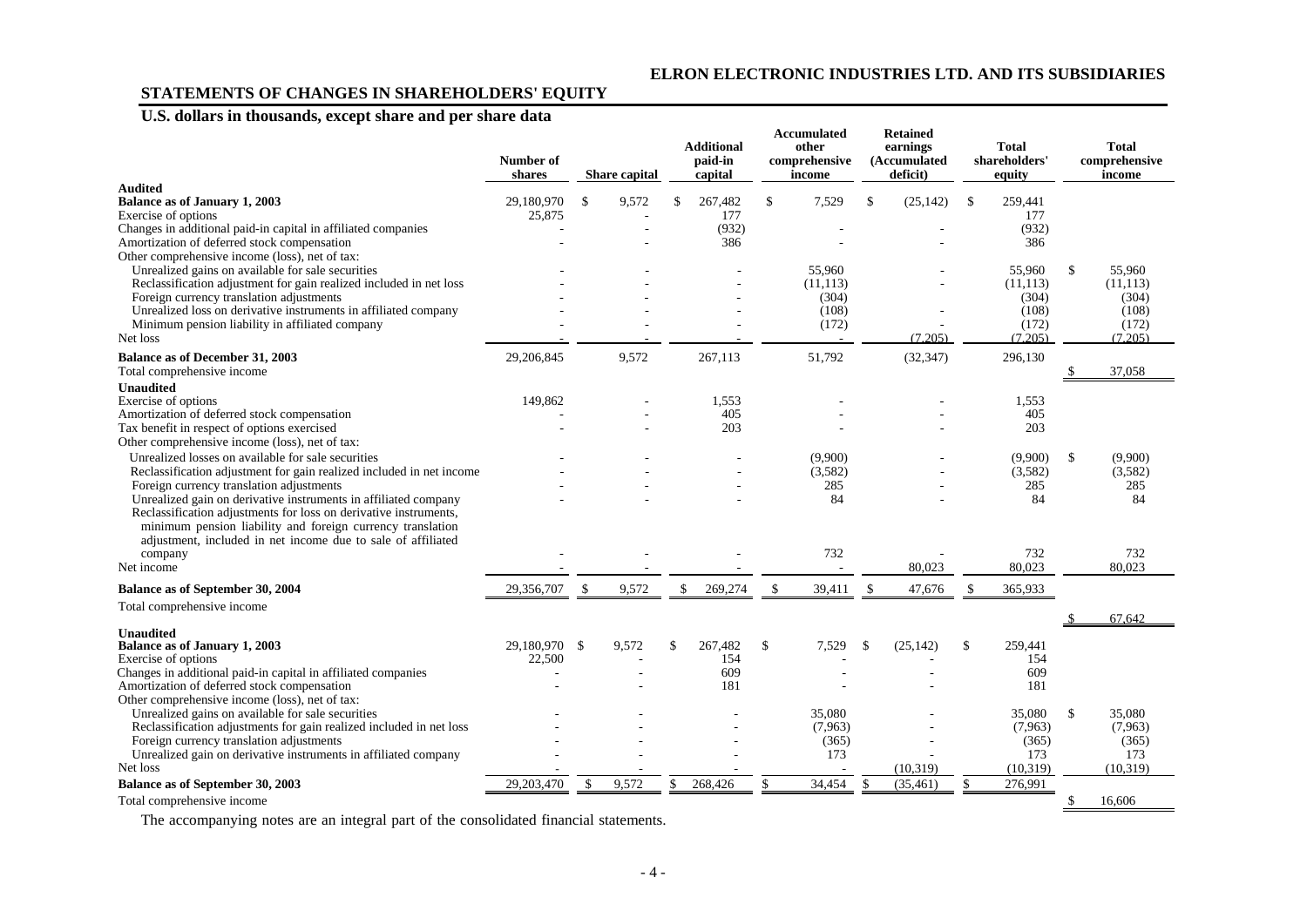# **STATEMENTS OF CHANGES IN SHAREHOLDERS' EQUITY**

# **U.S. dollars in thousands, except share and per share data**

|                                                                      | Number of<br>shares | <b>Share capital</b> |          | <b>Additional</b><br>paid-in<br>capital |                    | <b>Accumulated</b><br>other<br>comprehensive<br>income |     | <b>Retained</b><br>earnings<br>(Accumulated<br>deficit) |               | <b>Total</b><br>shareholders'<br>equity | <b>Total</b><br>comprehensive<br>income |
|----------------------------------------------------------------------|---------------------|----------------------|----------|-----------------------------------------|--------------------|--------------------------------------------------------|-----|---------------------------------------------------------|---------------|-----------------------------------------|-----------------------------------------|
| <b>Unaudited</b>                                                     |                     |                      |          |                                         |                    |                                                        |     |                                                         |               |                                         |                                         |
| Balance as of July 1, 2004                                           | 29,220,345          | \$<br>9,572          | -S       | 267,518                                 | <sup>\$</sup>      | 49,411                                                 | \$  | (23, 146)                                               | \$            | 303,355                                 |                                         |
| Exercise of options                                                  | 136,362             |                      |          | 1,460                                   |                    |                                                        |     |                                                         |               | 1,460                                   |                                         |
| Amortization of deferred stock compensation                          |                     |                      |          | 93                                      |                    |                                                        |     |                                                         |               | 93                                      |                                         |
| Tax benefit in respect of options exercised                          |                     |                      |          | 203                                     |                    |                                                        |     |                                                         |               | 203                                     |                                         |
| Other comprehensive income (loss), net of tax:                       |                     |                      |          |                                         |                    |                                                        |     |                                                         |               |                                         |                                         |
| Unrealized losses on available for sale securities                   |                     |                      |          |                                         |                    | (10, 452)                                              |     |                                                         |               | (10, 452)                               | (10, 452)                               |
| Reclassification adjustment for gain realized included in net income |                     |                      |          |                                         |                    | (273)                                                  |     |                                                         |               | (273)                                   | (273)                                   |
| Foreign currency translation adjustments                             |                     |                      |          |                                         |                    | (7)                                                    |     |                                                         |               | (7)                                     | (7)                                     |
| Reclassification adjustments for loss on derivative instruments,     |                     |                      |          |                                         |                    |                                                        |     |                                                         |               |                                         |                                         |
| minimum pension liability and foreign currency translation           |                     |                      |          |                                         |                    |                                                        |     |                                                         |               |                                         |                                         |
| adjustment, included in net income due to sale of affiliated         |                     |                      |          |                                         |                    |                                                        |     |                                                         |               |                                         |                                         |
| company                                                              |                     |                      |          |                                         |                    | 732                                                    |     |                                                         |               | 732                                     | 732                                     |
| Net income                                                           |                     |                      |          |                                         |                    |                                                        |     | 70,822                                                  |               | 70,822                                  | 70,822                                  |
| Balance as of September 30, 2004                                     | 29,356,707          | \$<br>9,572          | <b>S</b> | 269,274                                 |                    | 39,411                                                 | \$. | 47,676                                                  |               | 365,933                                 |                                         |
| Total comprehensive income                                           |                     |                      |          |                                         |                    |                                                        |     |                                                         |               |                                         | 60,822                                  |
| <b>Unaudited</b>                                                     |                     |                      |          |                                         |                    |                                                        |     |                                                         |               |                                         |                                         |
| Balance as of July 1, 2003                                           | 29,203,470          | 9,572                |          | 269,040                                 | $\mathbf{\hat{s}}$ | 22,818                                                 | \$  | (38, 481)                                               | <sup>\$</sup> | 262,949                                 |                                         |
| Changes in additional paid-in capital in affiliated companies        |                     |                      |          | (669)                                   |                    |                                                        |     |                                                         |               | (669)                                   |                                         |
| Amortization of deferred stock compensation                          |                     |                      |          | 55                                      |                    |                                                        |     |                                                         |               | 55                                      |                                         |
| Other comprehensive income (loss), net of tax:                       |                     |                      |          |                                         |                    |                                                        |     |                                                         |               |                                         |                                         |
| Unrealized gains on available for sale securities                    |                     |                      |          |                                         |                    | 15.710                                                 |     |                                                         |               | 15,710                                  | 15.710                                  |
| Reclassification adjustments for gain realized included in net loss  |                     |                      |          |                                         |                    | (3,808)                                                |     |                                                         |               | (3,808)                                 | (3,808)                                 |
| Unrealized loss on derivative instruments in affiliated company      |                     |                      |          |                                         |                    | (254)                                                  |     |                                                         |               | (254)                                   | (254)                                   |
| Foreign currency translation adjustments                             |                     |                      |          |                                         |                    | (12)                                                   |     |                                                         |               | (12)                                    | (12)                                    |
| Net income                                                           |                     |                      |          |                                         |                    |                                                        |     | 3,020                                                   |               | 3,020                                   | 3,020                                   |
| Balance as of September 30, 2003                                     | 29,203,470          | 9,572                |          | 268,426                                 |                    | 34,454                                                 |     | (35, 461)                                               |               | 276,991                                 |                                         |
| Total comprehensive income                                           |                     |                      |          |                                         |                    |                                                        |     |                                                         |               |                                         | 14.656                                  |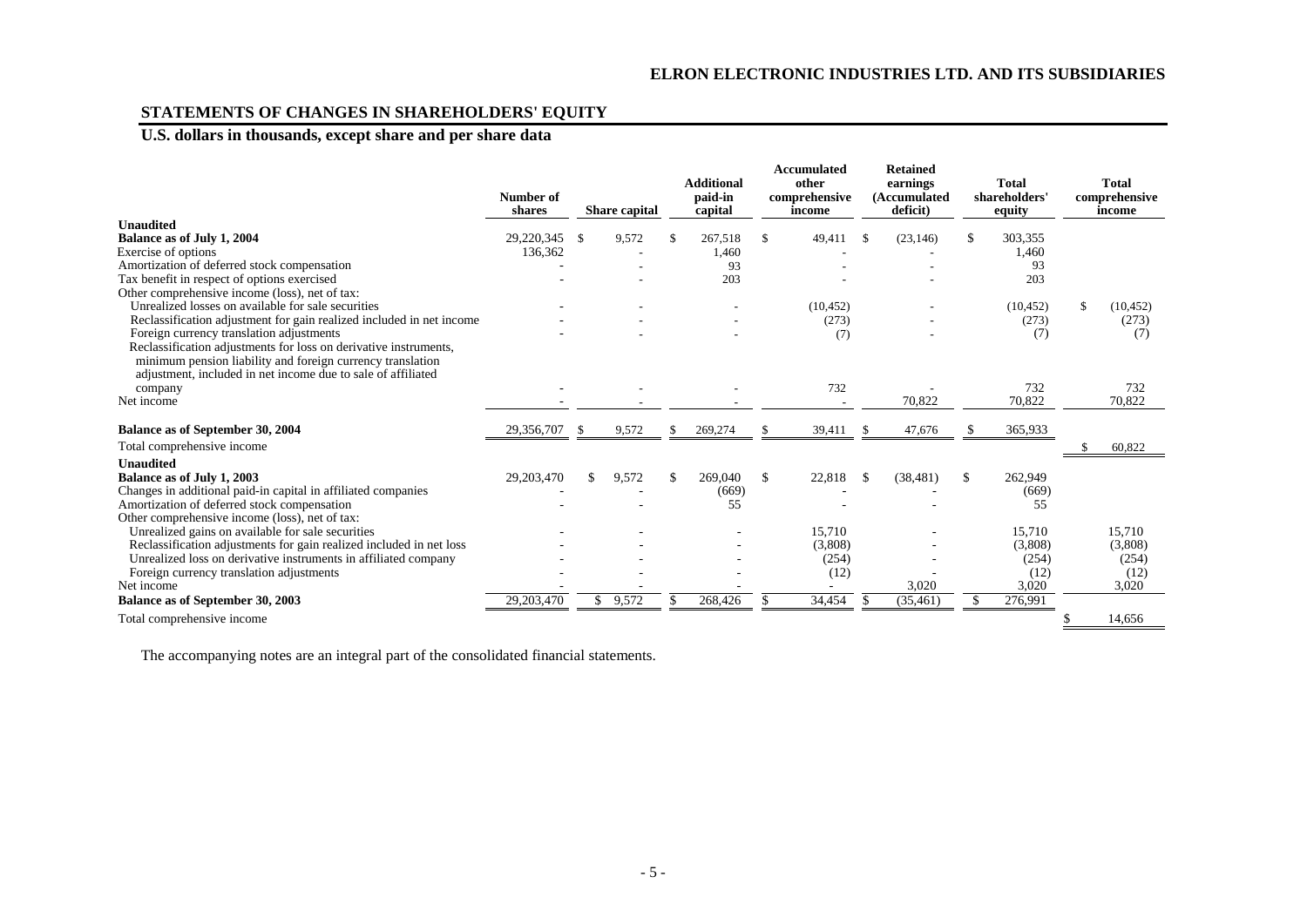# **ELRON ELECTRONIC INDUSTRIES LTD. AND ITS SUBSIDIARIES CONSOLIDATED STATEMENTS OF CASH FLOWS**

# **U.S. dollars in thousands, except share and per share data**

|                                                                                                       |    | Nine months<br>ended September 30, |                  |                  | Year ended<br>December 31, |                  |  |
|-------------------------------------------------------------------------------------------------------|----|------------------------------------|------------------|------------------|----------------------------|------------------|--|
|                                                                                                       |    | 2004                               | <b>Unaudited</b> | 2003             |                            | 2003             |  |
| Cash flows from operating activities                                                                  |    |                                    |                  |                  |                            | <b>Audited</b>   |  |
| Net income (loss)                                                                                     | \$ | 80,023                             | \$               | (10, 319)        | \$                         | (7,205)          |  |
| Adjustments to reconcile net income (loss) to net cash used in operating                              |    |                                    |                  |                  |                            |                  |  |
| activities:                                                                                           |    |                                    |                  |                  |                            |                  |  |
| Equity in losses of affiliated companies                                                              |    | 5,434                              |                  | 8,051            |                            | 8,698            |  |
| Dividend from affiliated companies                                                                    |    | 1,719                              |                  | 2,189            |                            | 2,971            |  |
| Minority interest in income (losses) of subsidiaries                                                  |    | 3,725                              |                  | 11,915           |                            | 10,907           |  |
| Gain from disposal of businesses and affiliated companies and                                         |    |                                    |                  |                  |                            |                  |  |
| changes in holdings in affiliated companies, net                                                      |    | (132, 386)                         |                  | (25, 645)        |                            | (25,754)         |  |
| Gain from sale of investments in available for sale securities                                        |    | (5,360)                            |                  | (13, 122)        |                            | (17, 924)        |  |
| Gain from disposal of businesses included in discontinued operations<br>Depreciation and amortization |    | 1,522                              |                  | (1,571)<br>3,017 |                            | (4,137)<br>3,573 |  |
| Impairment of goodwill                                                                                |    | 1,980                              |                  |                  |                            |                  |  |
| Impairment of intangible assets and property and equipment                                            |    | 2,905                              |                  |                  |                            |                  |  |
| Decline in value of other investments                                                                 |    | 173                                |                  | 3,601            |                            | 3,716            |  |
| Equity in losses of partnerships                                                                      |    | 159                                |                  | 503              |                            | 547              |  |
| Amortization of deferred stock compensation and changes in liability                                  |    |                                    |                  |                  |                            |                  |  |
| in respect of call options                                                                            |    | 3,272                              |                  | 1,551            |                            | 2,564            |  |
| Deferred taxes, net                                                                                   |    | 4,890                              |                  | 5,647            |                            | 6,229            |  |
| Changes in operating assets and liabilities:                                                          |    |                                    |                  |                  |                            |                  |  |
| Decrease in trade receivables                                                                         |    | 1                                  |                  | 3,366            |                            | 3,491            |  |
| Decrease in other accounts receivable and prepaid expenses                                            |    | 565                                |                  | 891              |                            | 1,888            |  |
| Decrease (increase) in trading securities, net                                                        |    | 5                                  |                  | (6)              |                            | (4)              |  |
| Decrease (increase) in inventories and contracts-in-progress                                          |    | 384                                |                  | (109)            |                            | 589              |  |
| Decrease in trade payables                                                                            |    | (2,001)                            |                  | (220)            |                            | (2,009)          |  |
| Increase (decrease) in other accounts payable and accrued expenses                                    |    | 25,365                             |                  | (5,680)          |                            | (5,275)          |  |
| Other                                                                                                 |    | 331                                |                  | (88)             |                            | 652              |  |
| Net cash used in operating activities                                                                 |    | (7,294)                            |                  | (16,029)         |                            | (16, 483)        |  |
| Cash flows from investing activities                                                                  |    |                                    |                  |                  |                            |                  |  |
| Investment in affiliated companies                                                                    |    | (31, 732)                          |                  | (12, 218)        |                            | (14, 884)        |  |
| Proceeds from sale of KIT shares                                                                      |    | 5,706                              |                  |                  |                            |                  |  |
| Proceeds from sale of Given Imaging shares                                                            |    | 9,073                              |                  | 13,878           |                            | 13,878           |  |
| Proceeds from sale of ESL shares                                                                      |    | 196,580                            |                  |                  |                            |                  |  |
| Cash and cash equivalents resulting from newly consolidated                                           |    |                                    |                  |                  |                            |                  |  |
| subsidiaries (schedule a)                                                                             |    | 247                                |                  |                  |                            |                  |  |
| Net decrease in cash and cash equivalents upon sale of businesses and                                 |    |                                    |                  |                  |                            |                  |  |
| subsidiaries (schedule b)<br>Investment in other companies                                            |    | (967)                              |                  | (2,959)          |                            | (4,648)          |  |
| Collection of long term receivables                                                                   |    |                                    |                  | (299)<br>772     |                            | (299)<br>772     |  |
| Proceeds from sale of available for sale securities                                                   |    | 8,062                              |                  | 37,191           |                            | 46,143           |  |
| Investment in available for sale securities                                                           |    | (14,000)                           |                  | (1,952)          |                            | (1,952)          |  |
| Investments in deposits                                                                               |    | (105, 378)                         |                  | (6,855)          |                            | (8,925)          |  |
| Proceeds from maturities of held to maturity debentures and deposits                                  |    | 33,345                             |                  | 8,963            |                            | 8,975            |  |
| Purchase of property and equipment                                                                    |    | (559)                              |                  | (433)            |                            | (547)            |  |
| Proceeds from sale of property and equipment                                                          |    | 188                                |                  | 235              |                            | 329              |  |
| Net cash provided by investing activities                                                             |    | 100,565                            |                  | 36,323           |                            | 38,842           |  |
| Cash flows from financing activities                                                                  |    |                                    |                  |                  |                            |                  |  |
| Proceeds from options exercised                                                                       |    | 1,553                              |                  | 154              |                            | 177              |  |
| Receipt of long-term loans from banks                                                                 |    | 418                                |                  | 3,516            |                            | 4,032            |  |
| Repayment of long-term loans                                                                          |    | (50, 477)                          |                  | (6,031)          |                            | (6,200)          |  |
| Decrease in short-term bank loan, net                                                                 |    | (16, 625)                          |                  | (4, 124)         |                            | (4,076)          |  |
| Repayment of loans from minority shareholders of a subsidiary                                         |    | (444)                              |                  | (4,246)          |                            | (4,246)          |  |
| Receipt of short-term loans from minority shareholders of a subsidiary                                |    | 316                                |                  | 429              |                            | 904              |  |
| Proceeds from convertible loans and long-term loans from minority                                     |    |                                    |                  |                  |                            |                  |  |
| shareholders of a subsidiary                                                                          |    | 1,649                              |                  | 3,055            |                            | 3,055            |  |
| Issuance expenses in a subsidiary                                                                     |    | (180)                              |                  |                  |                            |                  |  |
| Dividend to minority shareholders of a subsidiary                                                     |    | (67)                               |                  |                  |                            |                  |  |
| Net cash used in financing activities                                                                 |    | (63, 857)                          |                  | (7, 247)         |                            | (6, 354)         |  |
| Increase in cash and cash equivalents                                                                 |    | 29,414                             |                  | 13,047           |                            | 16,005           |  |
| Cash and cash equivalents at the beginning of the period                                              |    | 83,906                             |                  | 67,901           |                            | 67,901           |  |
| Cash and cash equivalents at the end of the period                                                    | S  | 113,320                            | \$               | 80,948           | \$                         | 83,906           |  |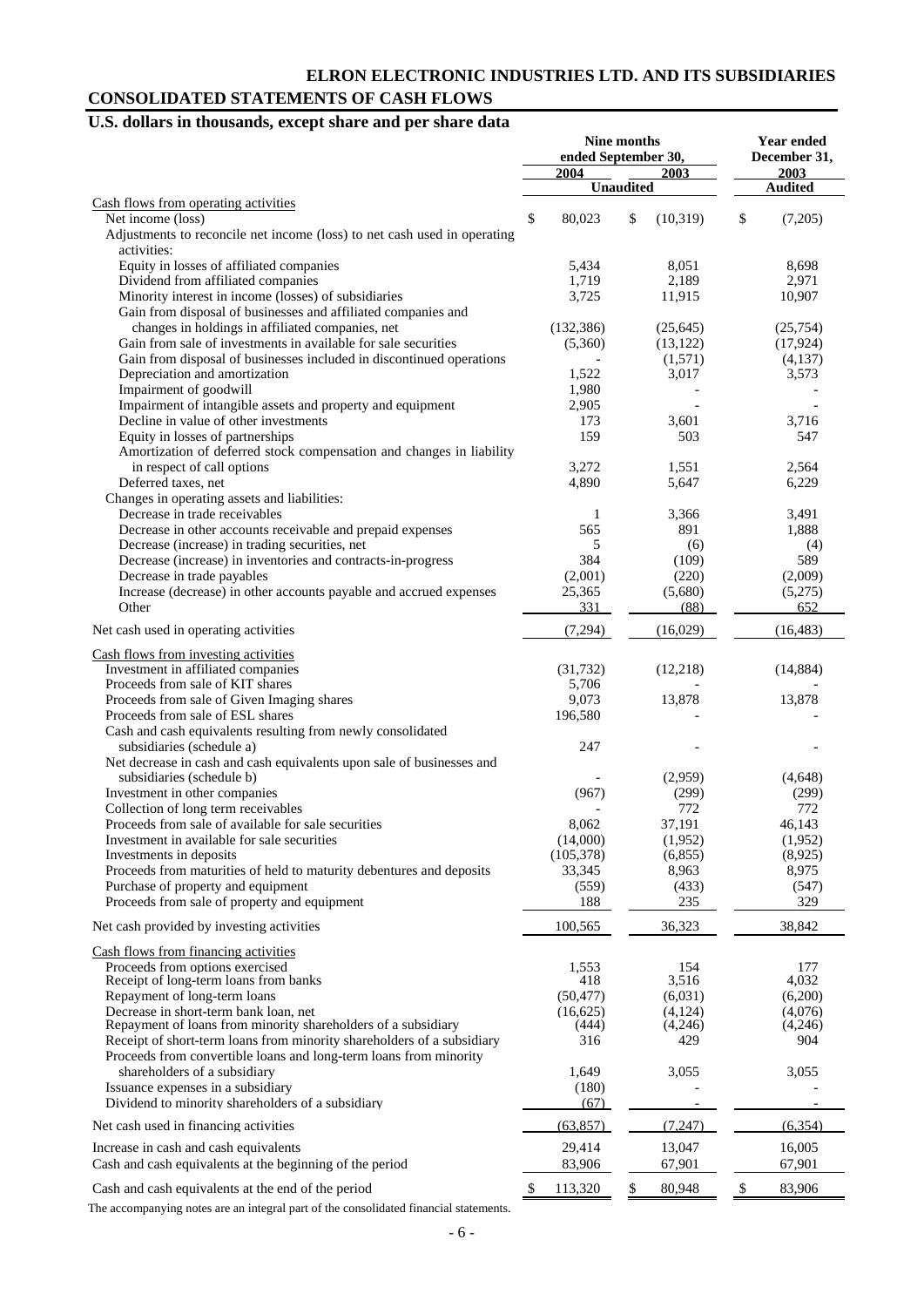# **ELRON ELECTRONIC INDUSTRIES LTD. AND ITS SUBSIDIARIES CONSOLIDATED STATEMENTS OF CASH FLOWS (Cont.)**

# **U.S. dollars in thousands, except share and per share data**

|                                                                                                                                                                                                                                                                                                                                                                          | <b>Nine months</b><br>ended September 30,             |                                                  | <b>Year ended</b><br>December 31,         |
|--------------------------------------------------------------------------------------------------------------------------------------------------------------------------------------------------------------------------------------------------------------------------------------------------------------------------------------------------------------------------|-------------------------------------------------------|--------------------------------------------------|-------------------------------------------|
|                                                                                                                                                                                                                                                                                                                                                                          | 2004                                                  | 2003                                             | 2003                                      |
|                                                                                                                                                                                                                                                                                                                                                                          | <b>Unaudited</b>                                      |                                                  | <b>Audited</b>                            |
| Supplemental cash flow information:<br>Cash paid for:                                                                                                                                                                                                                                                                                                                    |                                                       |                                                  |                                           |
| Income taxes                                                                                                                                                                                                                                                                                                                                                             | \$<br>279                                             | 83<br>\$                                         | 96<br>\$                                  |
|                                                                                                                                                                                                                                                                                                                                                                          |                                                       |                                                  |                                           |
| Interest                                                                                                                                                                                                                                                                                                                                                                 | \$<br>1,081                                           | 1,186<br>\$                                      | 1,466<br>\$                               |
|                                                                                                                                                                                                                                                                                                                                                                          | Nine months<br>ended<br>September 30,<br>2004         |                                                  |                                           |
|                                                                                                                                                                                                                                                                                                                                                                          | (Unaudited)                                           |                                                  |                                           |
| (a) Cash and cash equivalents resulting from newly<br>consolidated subsidiaries<br>Assets acquired and liabilities assumed at the<br>purchase date:<br>Working capital, net (except cash and cash<br>equivalents)<br>Deposits<br>Property and equipment<br>Intangible assets<br>Long-term liabilities<br>Investment at equity prior to acquisition<br>Minority interests | 1,071<br>(31)<br>(618)<br>(1,350)<br>431<br>678<br>66 |                                                  |                                           |
| Cash and cash equivalents acquired                                                                                                                                                                                                                                                                                                                                       | 247                                                   |                                                  |                                           |
|                                                                                                                                                                                                                                                                                                                                                                          |                                                       | Nine months<br>ended<br>September<br>30,<br>2003 | <b>Year ended</b><br>December 31,<br>2003 |
|                                                                                                                                                                                                                                                                                                                                                                          |                                                       | (Unaudited)                                      | (Audited)                                 |
| (b) Net decrease in cash and cash equivalents upon sale of<br>businesses and subsidiaries<br>Assets and liabilities at date of sale:<br>Working capital (working capital deficiency), net (except<br>cash and cash equivalents)                                                                                                                                          |                                                       | \$                                               | \$                                        |
| Property and equipment                                                                                                                                                                                                                                                                                                                                                   |                                                       | 989<br>1,274                                     | (708)<br>1274                             |
| Intangible assets                                                                                                                                                                                                                                                                                                                                                        |                                                       | 6,532                                            | 6,532                                     |
| Deferred tax liability                                                                                                                                                                                                                                                                                                                                                   |                                                       | (907)                                            | (907)                                     |
| Gain resulting from sale of business<br>Securities received:                                                                                                                                                                                                                                                                                                             |                                                       | 22,825                                           | 22,833                                    |
| Marketable securities                                                                                                                                                                                                                                                                                                                                                    |                                                       | (5,400)                                          | (5,400)                                   |
| Other investments                                                                                                                                                                                                                                                                                                                                                        |                                                       | (1,000)                                          | (1,000)                                   |
| Investment in affiliated company<br>Liability incurred                                                                                                                                                                                                                                                                                                                   |                                                       | (30,272)<br>3,000                                | (30,272)<br>3,000                         |
| Net decrease in cash and cash equivalents<br>The accompanying notes are an integral part of the consolidated financial statements                                                                                                                                                                                                                                        |                                                       | (2,959)<br>-S                                    | (4,648)<br>$\boldsymbol{\mathsf{S}}$      |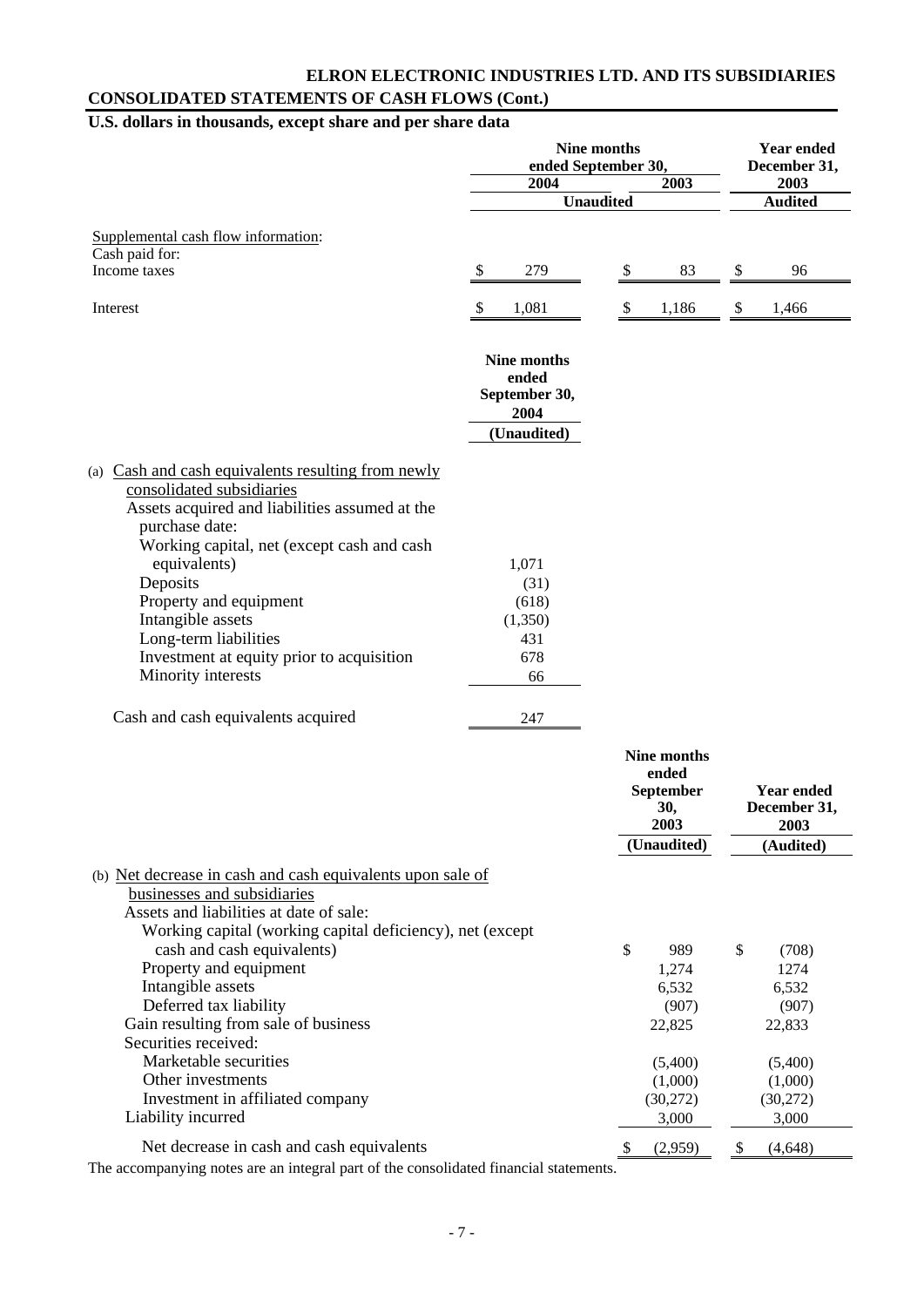# **NOTES TO THE CONSOLIDATED FINANCIAL STATEMENTS**

**U.S. dollars in thousands, except share and per share data** 

# **NOTE 1:- GENERAL**

a. The accompanying unaudited condensed interim consolidated financial statements have been prepared as of September 30, 2004, and for the nine months and three months then ended in accordance with accounting principles generally accepted in the United States ("U.S. GAAP") relating to the preparation of financial statements for interim periods. Accordingly, certain information and disclosures normally included in financial statements prepared in accordance with U.S. GAAP but which are not required for interim reporting purposes, have been condensed or omitted. See Note 9 for the reconciliation from U.S. GAAP to accounting principles generally accepted in Israel ("Israeli GAAP").

 These financial statements should be read in conjunction with the Company's annual financial statements and accompanying notes as of December 31, 2003 included in the Company's Annual Report on Form 20-F ("the Company's annual financial statements").

The condensed interim consolidated financial statements reflect all adjustments which are, in the opinion of management, necessary to present fairly the financial position, results of operations and cash flows for the periods presented.

Results for the three months and nine months periods ended September 30, 2004, are not necessarily indicative of the results that may be expected for the year ending December 31, 2004.

b. On August 22, 2004 Discount Investment Corporation Ltd. ("DIC") completed a tender offer to purchase 2,203,425 of the Company's shares. Following the consummation of the tender offer, DIC's interest in the Company increased from 38.5% to approximately 46% of the Company's outstanding shares.

# **NOTE 2:- SIGNIFICANT ACCOUNTING POLICIES**

a. The significant accounting policies followed in the preparation of these financial statements are identical to those applied in the preparation of the latest annual financial statements , except as follows:

In January 2003, the Financial Accounting Standards Board ("FASB") issued Interpretation No. 46, "Consolidation of Variable Interest Entities, an Interpretation of ARB No. 51" ("FIN 46"). In December 2003, the FASB modified FIN 46 to make certain technical corrections and address certain implementation issues that had arisen. FIN 46 provides a new framework for identifying variable interest entities ("VIE") and determining when a company should include the assets, liabilities, noncontrolling interests and results of activities of a VIE in its consolidated financial statements.

In general, a VIE is a corporation, partnership, limited-liability corporation, trust, or any other legal structure used to conduct activities or hold assets that either (1) has an insufficient amount of equity to carry out its principal activities without additional subordinated financial support, (2) has a group of equity owners that is unable to make significant decisions about its activities, or (3) has a group of equity owners that does not have the obligation to absorb losses or the right to receive returns generated by its operations.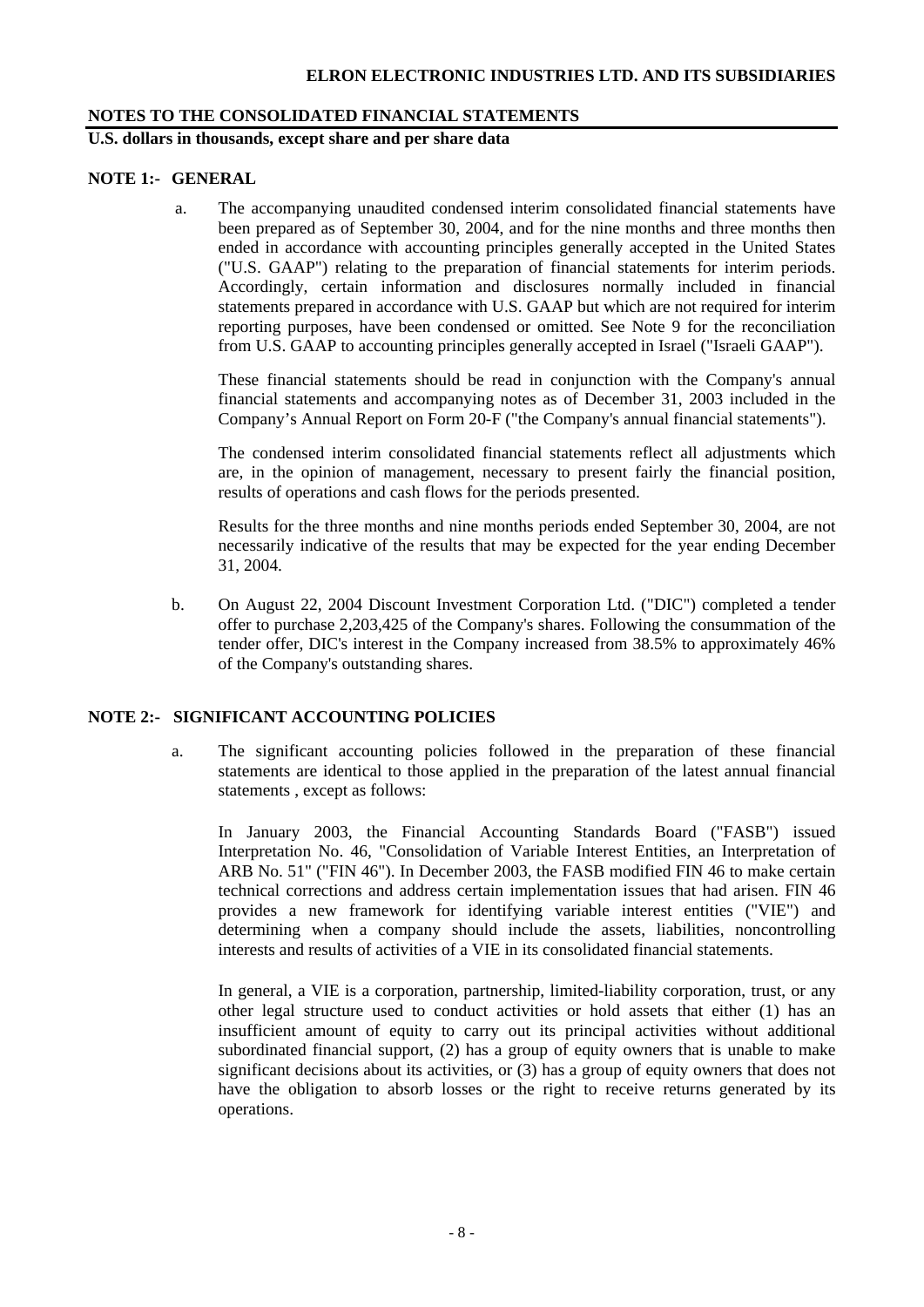# **NOTES TO THE CONSOLIDATED FINANCIAL STATEMENTS**

# **U.S. dollars in thousands, except share and per share data**

# **NOTE 2:- SIGNIFICANT ACCOUNTING POLICIES (Cont.)**

FIN 46 provides several exceptions to its scope, such as that an entity that is deemed to be a business need not be evaluated to determine if it is a VIE, unless one of the conditions specified in the interpretation exists.

FIN 46 requires a VIE to be consolidated by the party with an ownership, contractual or other financial interest in the VIE (a variable interest holder) that will absorb a majority of the risk of loss from the VIE's activities, is entitled to receive a majority of the VIE's residual returns (if no other variable interests absorb a majority of the VIE's losses), or both.

A variable interest holder that consolidates the VIE is called the primary beneficiary. Upon consolidation, the primary beneficiary generally must initially record all of the VIE's assets, liabilities and noncontrolling interests at fair value and subsequently account for the VIE as if it were consolidated based on a majority voting interest. FIN 46 also requires disclosures about VIEs that the variable interest holder is not required to consolidate but in which it has a significant variable interest.

FIN 46 was effective immediately for VIEs created after January 31, 2003. For VIEs created before January 31, 2003, the provisions of FIN 46, as revised, were adopted in the first quarter of 2004. The adoption of FIN 46 did not have a significant effect on the Company's financial statements. For additional information on the Company's VIEs, see Note 4.

## b. RECENTLY ISSUED ACCOUNTING PRONOUNCEMENTS

In July 2004, the EITF reached a consensus on Issue No. 02-14, "Whether an Investor Should Apply the Equity Method of Accounting to Investments Other Than Common Stock" ("EITF 02-14"). EITF 02-14 states that the Company must apply the equity method of accounting to investments in common stock and in in-substance common stock if it has the ability to exercise significant influence over the operating and financial policies of the investee. EITF 02-14 defines in-substance common stock as an investment with similar risk and reward characteristics to common stock. The provisions of EITF 02-14 are effective in the fourth quarter of 2004.

For investments that are in-substance common stock but were not accounted for under the equity method of accounting prior to the effective date of EITF 02-14, the effect of adopting the consensuses in EITF 02-14 should be reported in the beginning of the reporting period of adoption similar to a cumulative effect of a change in accounting principle pursuant to Opinion 20. For investments that are not common stock or insubstance common stock, but were accounted for under the equity method of accounting prior to the effective date of EITF 02-14, the equity method of accounting should be discontinued at the effective date. Previously recognized equity method earnings and losses should not be reversed.

The Company is currently evaluating the effects of the provisions of EITF 02-14 on its financial statements.

c. The financial statements have been prepared in U.S. dollars, since the functional currency of the Company and its principal subsidiaries is the U.S. dollar.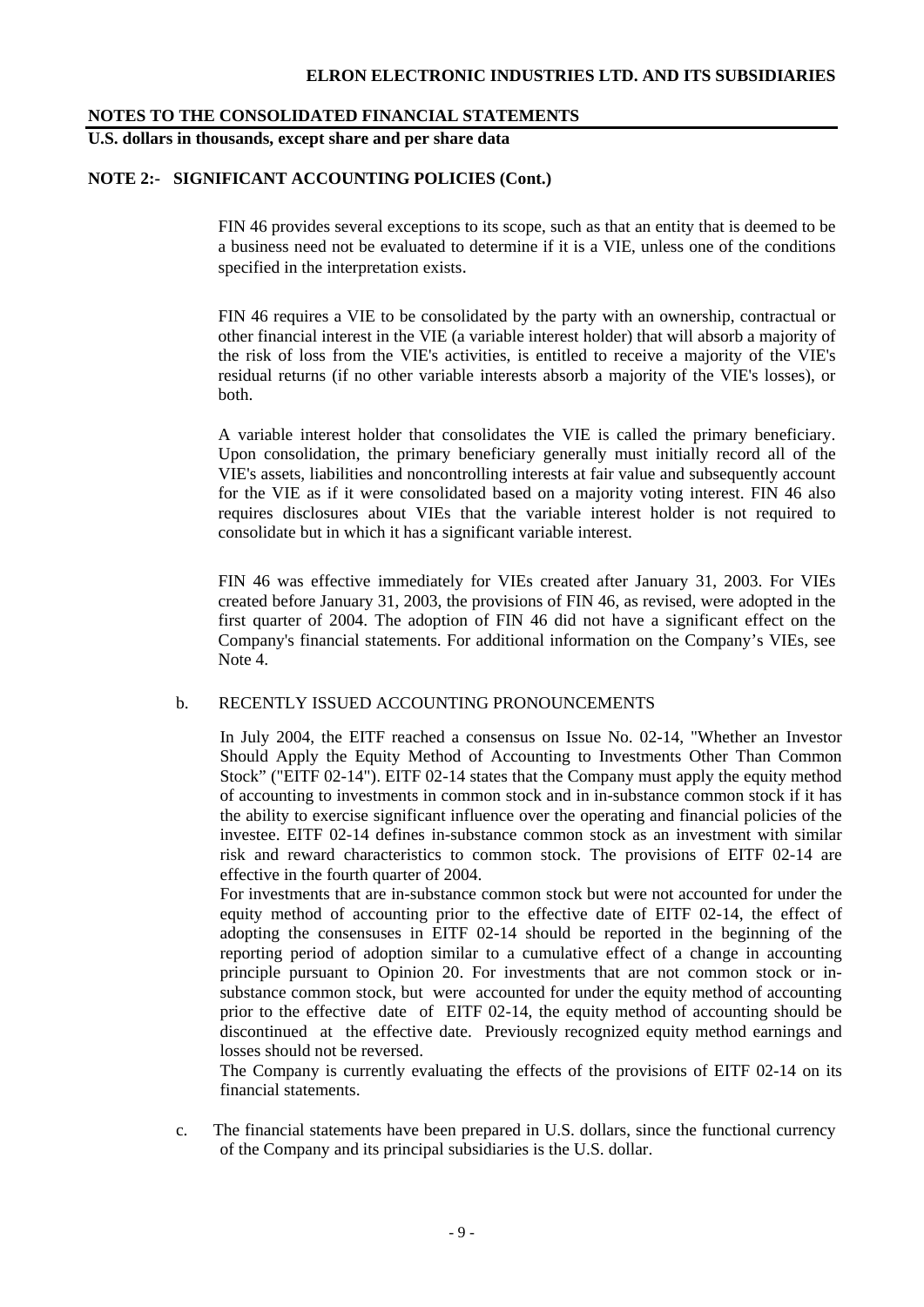#### **NOTES TO THE CONSOLIDATED FINANCIAL STATEMENTS**

**U.S. dollars in thousands, except share and per share data** 

# **NOTE 3:- MAJOR TRANSACTIONS AND EVENTS**

#### a. **Elbit Systems Ltd. ("ESL")**

On July 8, 2004, Elron announced the signing of a definitive agreement for the sale of all of its holdings in ESL (NASDAQ: ESLT) constituting approximately 19.6% of the outstanding share capital of ESL to Tadiran Communications Ltd., in consideration for approximately \$197,000. The closing of the transaction was subject to the right of first refusal of Federmann Enterprises Ltd. ("Federmann Enterprises"), the other major shareholder of ESL. On July 28, 2004, Federmann Enterprises exercised its right of first refusal, following which the shares were sold to Federmann Enterprises for approximately \$197,000. As a result, Elron recorded in the third quarter of 2004 a gain of approximately \$104,600 which net of tax amounted to approximately \$79,900. The gain net of tax includes a reduction of approximately \$10,000 in the tax expense as a result of a reversal of a valuation allowance previously recorded in respect of deferred tax assets relating to loss carryforwards. The tax benefit due to the change in the valuation allowance is included in the computation of the effective tax rate for the year and, accordingly, is recognized in proportion to the current period earnings and the expected earnings for subsequent interim periods of the year. As the sale of ESL was completed in the third quarter, the principal portion of the tax benefit referred to above was also recorded in the third quarter.

#### b. **Given Imaging Ltd. ("Given")**

1. In April 2004, RDC, then 48% held subsidiary, purchased from one of its shareholders (a former senior executive of RDC) treasury shares amounting to approximately 3% of its outstanding share capital. In consideration for the treasury shares, RDC distributed to the shareholder 200,000 shares of Given (NASDAQ: GIVN). The number of the distributed Given shares was calculated based on the relative fair values of the shares of RDC and of Given on the date the agreement to purchase the treasury shares was signed (May 2003). The transaction was completed in April 2004, after receipt of various approvals required under the agreement.

RDC recorded the purchase of the treasury shares based on the fair value of Given's shares on the date of distribution. Accordingly, RDC recorded a gain on the distribution of Given shares of approximately \$5,800.

RDC's purchase of the treasury shares resulted in Elron increasing its interest in RDC by approximately 1.5%. This acquisition of the additional interest in RDC was accounted for by the purchase method. Accordingly, Elron has recorded the additional interest in RDC at fair value of approximately \$1,900 and recorded its share of the gain in the distribution of Given shares in the amount of \$1,400, net of tax and minority interest.

2. On June 23, 2004, Given completed its secondary public offering of 2,880,750 ordinary shares at \$32.00 per share, comprising 1,500,000 shares issued by Given and 1,380,750 shares (including 375,750 shares as a result of the exercise of the underwriters' over allotment option) sold by existing shareholders. In the aforementioned offering, RDC sold 300,000 ordinary shares in consideration for approximately \$9,000. Given received net proceeds of approximately \$44,300.

As a result of the sale of Given's shares by RDC and the issuance of shares by Given, Elron's direct and indirect interest in Given decreased from approximately 16% to approximately 15%, and Elron recorded a gain of \$15,200 (\$6,700 net of tax and minority interest).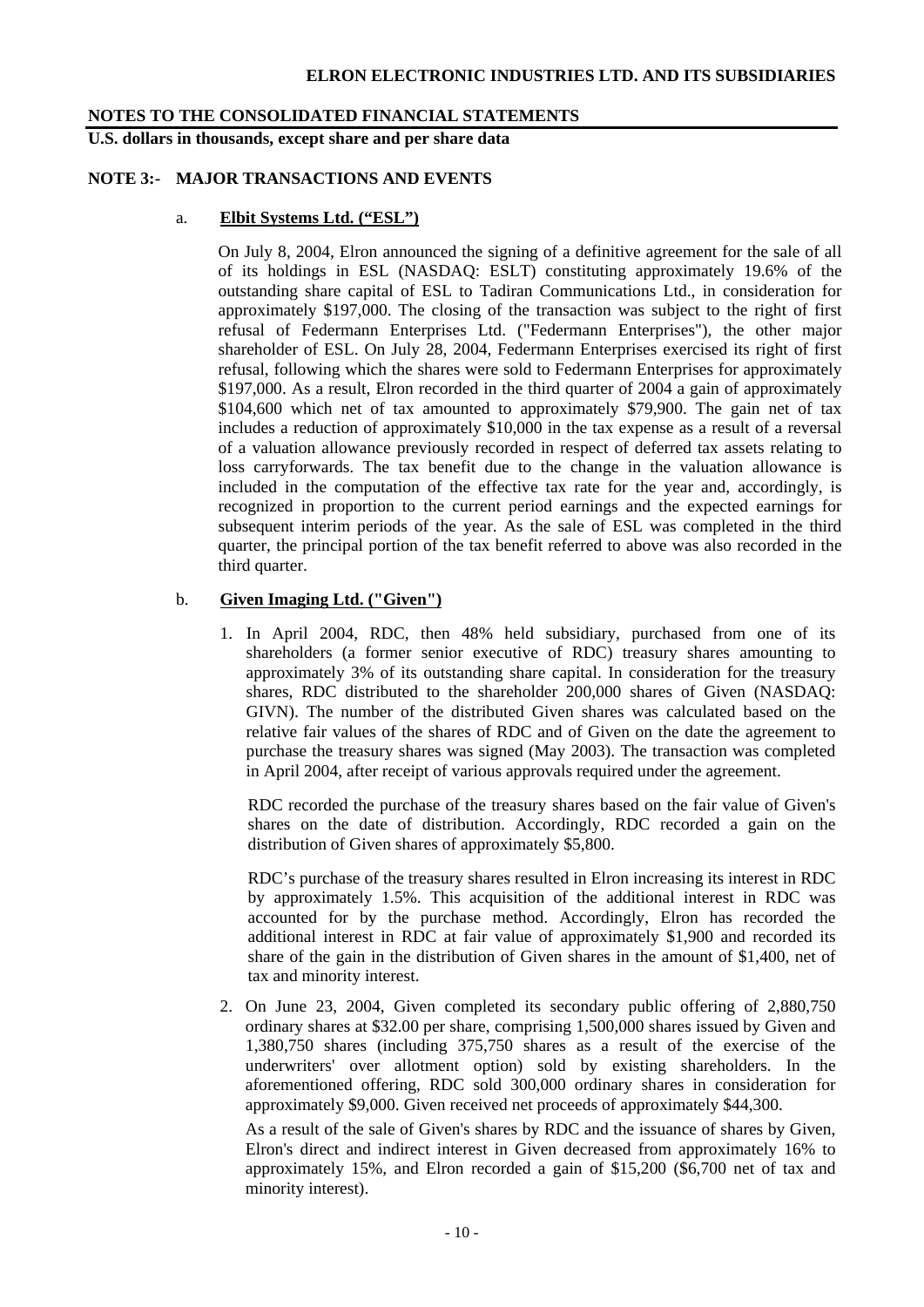# **NOTES TO THE CONSOLIDATED FINANCIAL STATEMENTS**

**U.S. dollars in thousands, except share and per share data** 

# **NOTE 3:- MAJOR TRANSACTIONS AND EVENTS (Cont.)**

# b. **Given Imaging Ltd. ("Given") (Cont.)**

3. During August 2004 Elron purchased 550,000 ordinary shares of Given in consideration for approximately \$19,200. As a result of the transaction, Elron's direct and indirect ownership interest in Given increased from approximately 15% to approximately 17%. The excess of the purchase price over the Company's share in the equity acquired amounted to approximately \$ 17,400 and was allocated, based among others, on an appraisal performed by valuation experts, as follows: approximately \$12,200 to intangible assets other than goodwill, such as customer base and technology, approximately \$700 to in-process research and development activities ("IPR&D"), and approximately \$4,500 to goodwill.

Products which did not receive marketing clearance by regulatory authorities as of the acquisition date were considered to be incomplete and accordingly the amount allocated to such products is considered to be IPR&D. The amount allocated to IPR&D was charged immediately to the Company's results of operations in accordance with FASB Interpretation No. 4, "Applicability of FASB Statement No. 2 to Business Combinations Accounted for by the Purchase Method" ("FIN 4"). The amounts allocated to intangible assets other than goodwill are amortized on a straightline basis over their expected useful life of 10-15 years. The amortization of the identifiable intangible assets as well as the write-off of the IPR&D are included as part of the line item "Equity in losses of affiliated companies" in the statements of operations.

4. During November 2004 (through November 9, 2004), Elron purchased 823,513 ordinary shares of Given in consideration for approximately \$24,700. As a result of the transaction, Elron's direct and indirect ownership interest in Given increased from approximately 17% to approximately 20%.

## c. **ChipX ("ChipX") (formerly : CHIP EXPRESS CORPORATION)**

On March 4, 2004, ChipX completed a private placement in which it issued 7,594,928 redeemable preferred shares in consideration for \$12,000. Elron purchased 1,632,564 redeemable preferred shares in consideration for approximately \$2,600. As a result, Elron's interest in ChipX decreased from approximately 33% to approximately 27%. The aforementioned transaction had no effect on Elron's results of operations.

# d. **K.I.T. eLEARNING B.V ("KIT")**

On March 31, 2004, Elron together with the other shareholders of KIT, DIC and Kidum IT Ltd. (together "the sellers") completed the sale of KIT, then held 45% by Elron, to Online Higher Education B.V, a subsidiary of Laureate Education, Inc. (formerly: Sylvan Learning Systems) (Nasdaq: LAUR), a global leader in higher education, in consideration for \$9,400, of which Elron received approximately \$5,700. The gain resulting from the sale amounted to approximately \$5,300. In addition, the sellers are entitled to a future payment of up to \$10,000 based on future earnings of KIT in the years 2006 and 2007, from which Elron's share will be up to approximately \$5,700.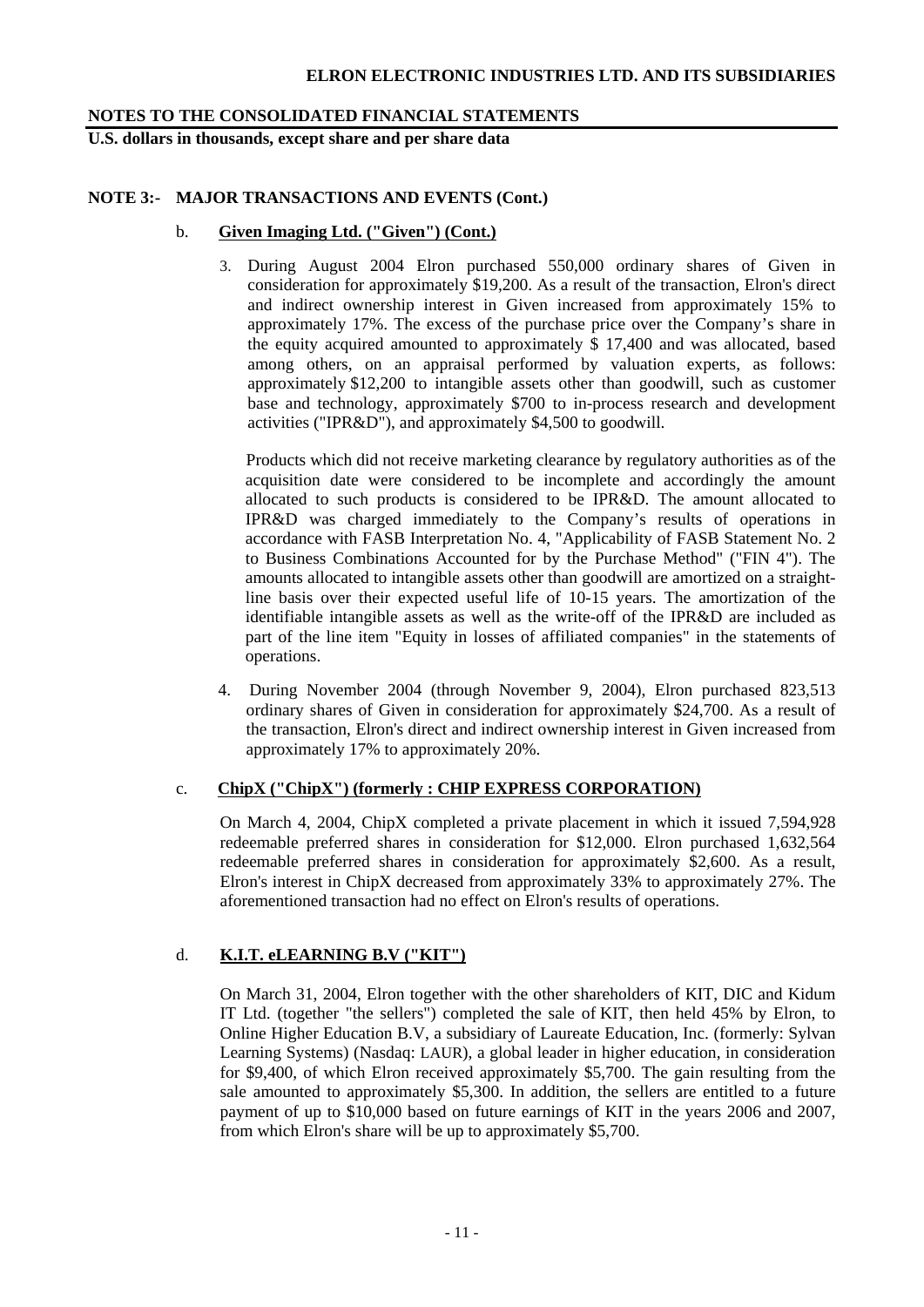# **NOTES TO THE CONSOLIDATED FINANCIAL STATEMENTS**

**U.S. dollars in thousands, except share and per share data** 

# **NOTE 3:- MAJOR TRANSACTIONS AND EVENTS (Cont.)**

# e. **A.M.T. Advanced Metal Technologies Ltd. ("AMT")**

On June 30, 2004, Elron completed an investment of \$3,000 (of which \$245 were invested in the first quarter of 2004) in convertible notes of AMT, together with an international strategic partner which also invested \$3,000 in AMT's convertible notes. In addition, existing AMT shareholders, including Elron, converted shareholder loans into convertible notes in the aggregate amount of approximately \$2,700, of which Elron converted approximately \$1,600. The notes are convertible into preferred shares of AMT or into shares held by AMT in certain of its subsidiaries. In addition, Elron and the other investors in AMT were issued warrants to purchase convertible notes of AMT for a total amount of up to approximately \$19,120, which may be exercised over various periods up to a maximum of 48 months from the closing date of the transaction. As a result of the transaction, Elron increased its ownership interest from approximately 28% to approximately 35% on a fully diluted basis (excluding warrants) and on an "as converted" basis. The excess of the purchase price over the company's share in the equity acquired amounted to approximately \$4,200, the majority of which was allocated to technology (patented and unpatented). This amount will be amortized over a period of 8 years.

# f. **NetVision Ltd. ("NetVision")**

 During the first quarter of 2004, Elron and DIC each granted to NetVision a loan of \$2,000 in order to enable NetVision to repay a portion of its line of credit to a lending bank. Due to the uncertainty with regard to NetVision's initial public offering on the Tel- Aviv Stock Exchange, and in accordance with EITF 02-18 "Accounting for Subsequent Investments in an Investee after Suspension of Equity Method Loss Recognition", Elron recognized in the second quarter of 2004 all previously suspended equity method losses in NetVision in the amount of the loan granted.

In July 2004 and October 2004, Elron and DIC each granted NetVision additional loans of \$1,900 and approximately \$1,400, respectively.

# g**. ZIX CORPORATION ("ZIX")**

During the nine months ended September 30, 2004, Elron sold all its remaining shares of Zix amounting to 854,701 shares in consideration for approximately \$8,000 (\$1,100 in the third quarter of 2004) and recorded a realized gain of approximately \$5,400 (\$3,600 net of tax) (\$300 net of tax in the third quarter of 2004).

# h. **Elron Telesoft INC. ("ETI")**

 The Systems and Projects segment (reporting unit) which consists of the operations of ETI is usually tested for impairment in the fourth quarter. In light of ETI's results of operations, the technology, property and equipment and subsequently the goodwill associated with the Systems and Projects asset group and reporting unit, respectively, were tested for impairment during the third quarter of 2004. As a result of the impairment test, the Company recorded an impairment loss of approximately \$2,700 and \$200 relating to the technology and property and equipment, respectively and approximately \$2,000 relating to goodwill. These impairment losses are included in separate line items in the statement of operations. The fair value of the aforementioned reporting unit and asset group was estimated, based among others, on an appraisal performed by a valuation expert using the discounted cash flows approach.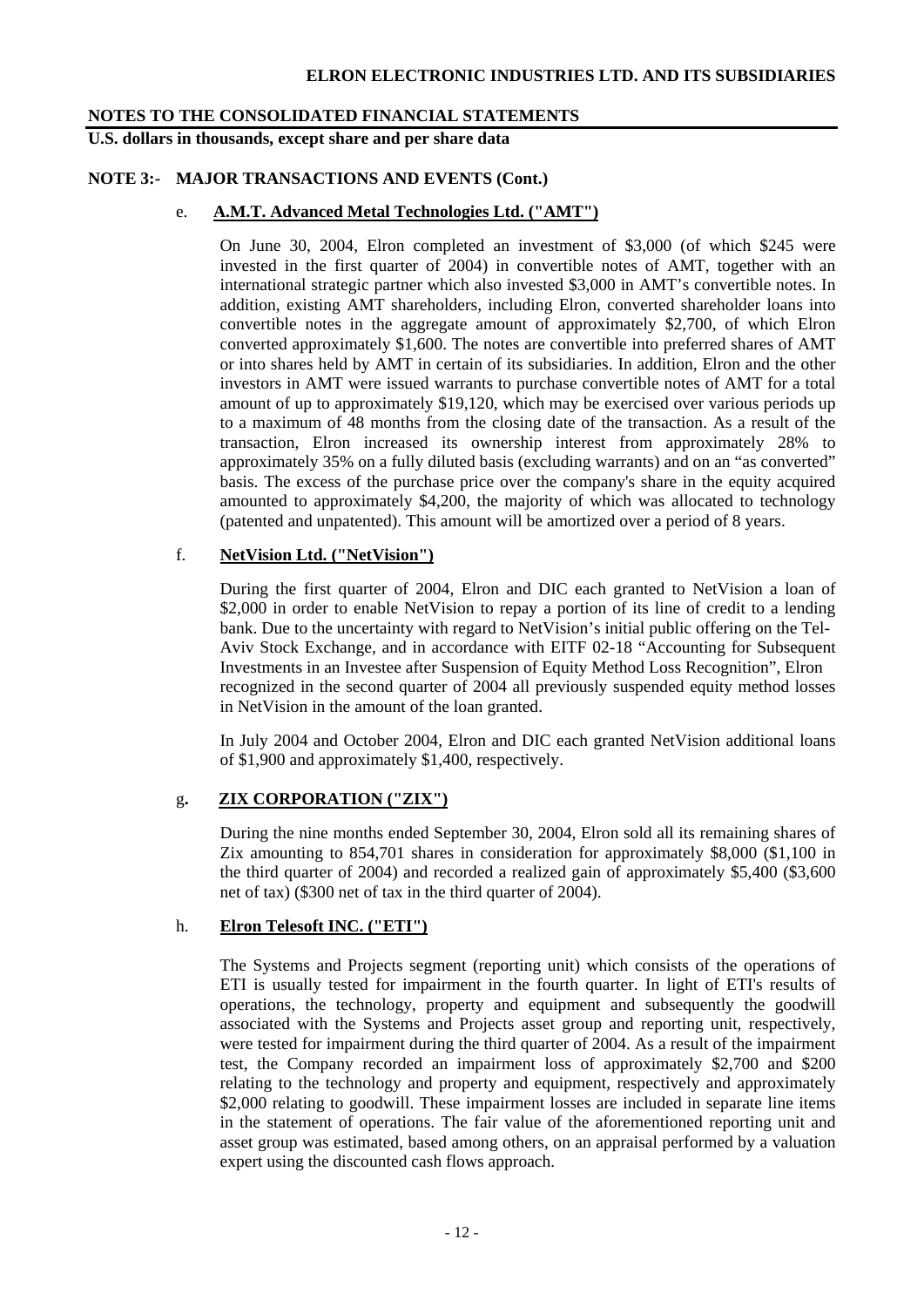# **NOTES TO THE CONSOLIDATED FINANCIAL STATEMENTS**

# **U.S. dollars in thousands, except share and per share data**

# **NOTE 3:- MAJOR TRANSACTIONS AND EVENTS (Cont.)**

# i. **Jordan Valley Applied Radiation Ltd. ("Jordan Valley")**

On October 21, 2004, the Company invested approximately \$6,700 in Preferred shares of Jordan Valley, an Israeli private company engaged in developing solutions for advanced in-line thin film metrology for the semi-conductor industry. Following the investment the Company holds 25% of Jordan Valley on a fully diluted basis. The Company holding percentage is subject to adjustments based on Jordan Valley's future performance. Jordan Valley is also 40% owned (indirectly) by Clal Industries and Investments Ltd. ("Clal"), an approximately 64% held subsidiary of IDB Development Corporation Ltd. ("IDBD"), which also owns approximately 67% of DIC. Clal, IDBD, and DIC are publicly traded on the Tel Aviv Stock Exchange. The Company's investment in Jordan Valley was approved by the shareholders of Elron and Clal on October 21,2004.

# **NOTE 4:- VARIABLE INTEREST ENTITIES**

a. Towards the end of 2003, RDC and ESL formed a new company, Starling Advanced Communication Ltd. ("Starling") in order to develop connectivity solutions for broadband access for commercial aircrafts. RDC and ESL both contributed technologies in exchange for a 50% ownership interest each in Starling. In addition, RDC and ESL granted Starling convertible loans in the amount of \$300 each, which were converted into shares in October 2004. Upon the adoption of FIN 46 (see Note 2a), the Company has consolidated Starling as Starling was determined to be a variable interest entity and the Company its primary beneficiary.

On October 21, 2004 Elron completed an investment of \$3,000 in Starling of which \$1,500 was invested immediately and an additional \$1,500 will be invested no later than six months from the closing date of the transaction. Following the investment, Elron's direct interest in Starling is approximately 33% and its direct and indirect interest (through RDC) is approximately 50%.

b. In August 2002, Elron completed an investment of approximately \$5,000 in AMT as part of an aggregate investment in convertible notes of \$8,700. In June 2004, Elron invested an additional \$3,000 in convertible notes as part of an aggregate investment of \$6,000 and converted loans in the amount of approximately \$1,600 (additional loans in the amount of \$1,100 were converted by other existing shareholders of AMT) into convertible notes of AMT (see Note  $3(e)$ ). AMT, an Israeli private company, develops, markets and licenses technologies, through its group companies, for amorphous and nano-crystalline advanced materials, for a wide range of commercial applications. Currently, AMT is focusing on two of its group companies, namely A.H.T. Advanced Heating Technologies Ltd., which uses amorphous metals for heating products, and Confirm Technology Ltd. ("Confirm") (formerly: ACS Advanced Coding Systems Ltd.), which develops, markets and sells products using amorphous metals for brand protection against counterfeiting and diversion and anti-shoplifting electronic article surveillance. The convertible notes are convertible into preferred shares of AMT, or into shares of certain of its subsidiaries held by AMT. Elron is entitled to the rights attached to the convertible notes on an "as converted" basis as a shareholder of AMT and, in addition, has special voting rights in certain specified circumstances. As of September 30, 2004, Elron holds approximately 35% of AMT on a diluted basis (excluding warrants) and on an "as converted" basis.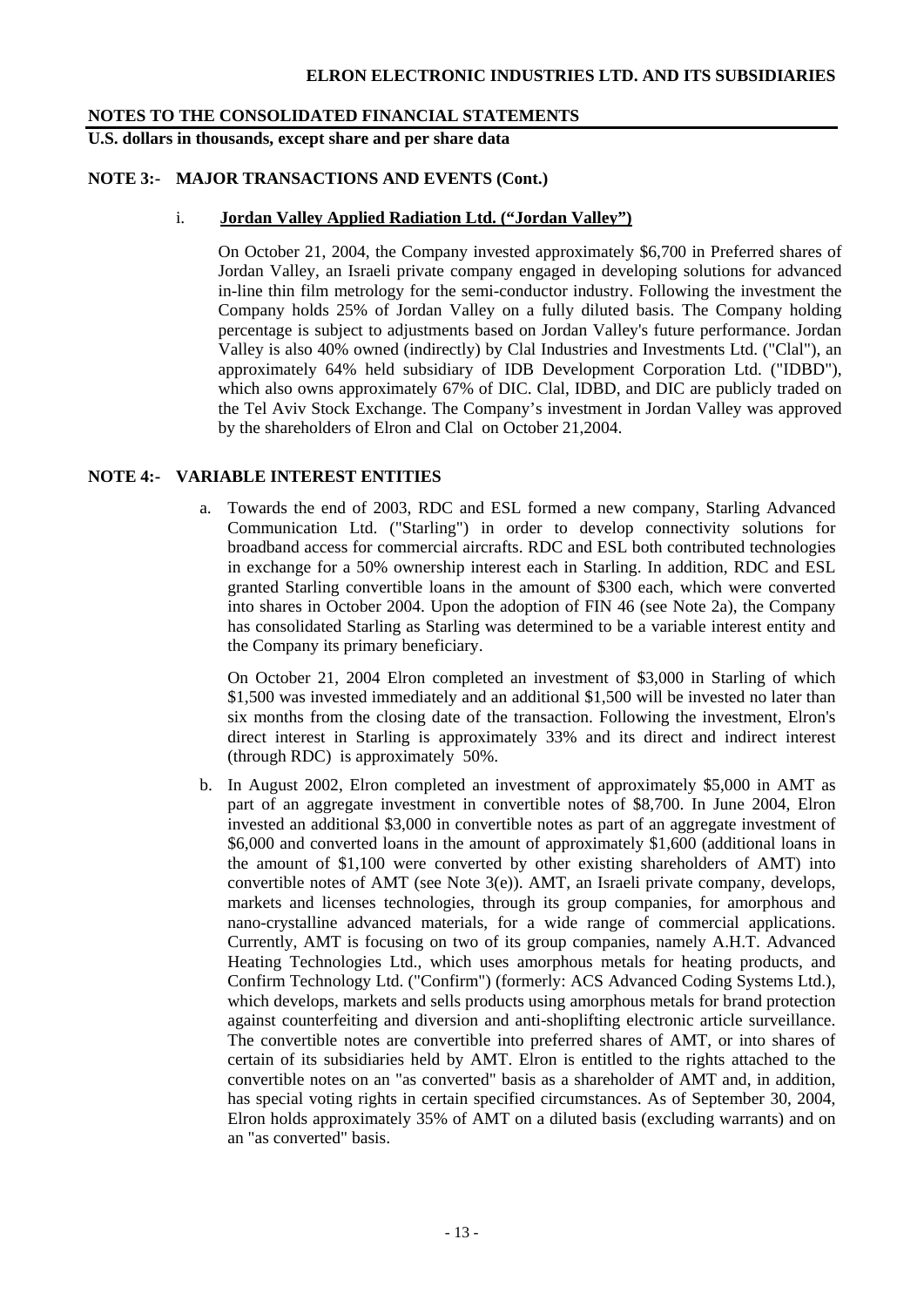#### **NOTES TO THE CONSOLIDATED FINANCIAL STATEMENTS**

# **U.S. dollars in thousands, except share and per share data**

# **NOTE 4:- VARIABLE INTEREST ENTITIES (Cont.)**

AMT is considered to be a variable interest entity, however, the Company is not the primary beneficiary of AMT, and accordingly has not consolidated AMT.

As of September 30, 2004, the Company's maximum exposure to loss as a result of its involvement in AMT does not exceed the carrying value of its investment in AMT in the amount of approximately \$6,000.

# **NOTE 5:- STOCK BASED EMPLOYEE COMPENSATION**

The Company elected to follow Accounting Principles Board Opinion No. 25, ("APB 25") "Accounting for Stock Issued to Employees" and FASB Interpretation No. 44, "Accounting for Certain Transactions Involving Stock Compensation" in accounting for its employee stock option plans granted prior to 2003. According to APB 25, compensation expense is measured under the intrinsic value method, whereby compensation expense is equal to the excess, if any, of the quoted market price of the stock over the exercise price at the grant date of the award or if applicable, at a subsequent measurement date.

Effective January 1, 2003, the Company adopted the fair value recognition provisions of FASB Statement No. 123 "Accounting for Stock-Based Compensation" ("SFAS No.123"). Under the prospective method of adoption selected by the Company in accordance with the provisions of FASB Statement No. 148, "Accounting for Stock-Based Compensation - Transition and Disclosure" ("SFAS No. 148"), the recognition provisions will be applied to all employee awards granted, modified, or settled after January 1, 2003.

The following pro forma information presents the effect on the consolidated stock-based employee compensation expense, consolidated net income (loss) and income (loss) per share as if the fair value based method provided under SFAS No. 123 had been applied to all outstanding awards in each reported period:

|                                                                                              |               | Nine months<br>ended September 30, |    |                  |      | <b>Three months</b><br>ended September 30, | Year ended<br>December 31, |                |                |  |
|----------------------------------------------------------------------------------------------|---------------|------------------------------------|----|------------------|------|--------------------------------------------|----------------------------|----------------|----------------|--|
|                                                                                              |               | 2004                               |    | 2003             |      | 2004                                       | 2003                       | 2003           |                |  |
|                                                                                              |               |                                    |    | <b>Unaudited</b> |      |                                            |                            |                | <b>Audited</b> |  |
| Net income (loss), as reported<br>Add: Stock-based employee<br>compensation expense included | \$            | 80,023                             | \$ | (10,319)         | \$   | 70,822                                     | \$<br>3,020                | \$<br>Э        | (7,205)        |  |
| in reported net income (loss)<br>Deduct: Total stock-based compensation                      |               | 448                                |    | 785              |      | 111                                        | 387                        | $\overline{1}$ | 973            |  |
| expense determined under the fair<br>value based method for all awards                       |               | (652)                              |    | (1,079)          |      | (207)                                      | (462)                      |                | (1,377)        |  |
| Pro forma net income (loss)                                                                  | <sup>S</sup>  | 79,819                             | S. | (10,613)         | - \$ | 70,726                                     | \$<br>2,945                | \$             | (7,609)        |  |
| Income (loss) per share:                                                                     |               |                                    |    |                  |      |                                            |                            |                |                |  |
| Basic - as reported                                                                          |               | 2.74                               | S  | $(0.35)$ \$      |      | 2.42                                       | 0.10                       |                | (0.25)         |  |
| Diluted – as reported                                                                        | <sup>\$</sup> | 2.73                               | \$ | (0.35)           | -S   | 2.41                                       | \$<br>0.10                 | \$             | (0.25)         |  |
| Basic - pro forma                                                                            | \$            | 2.73                               | \$ | (0.36)           | - \$ | 2.42                                       | \$<br>0.10                 | \$             | (0.26)         |  |
| Diluted $-$ pro forma                                                                        |               | 2.72                               | S  | (0.36)           | \$   | 2.40                                       | \$<br>0.10                 | S              | (0.26)         |  |
|                                                                                              |               |                                    |    |                  |      |                                            |                            |                |                |  |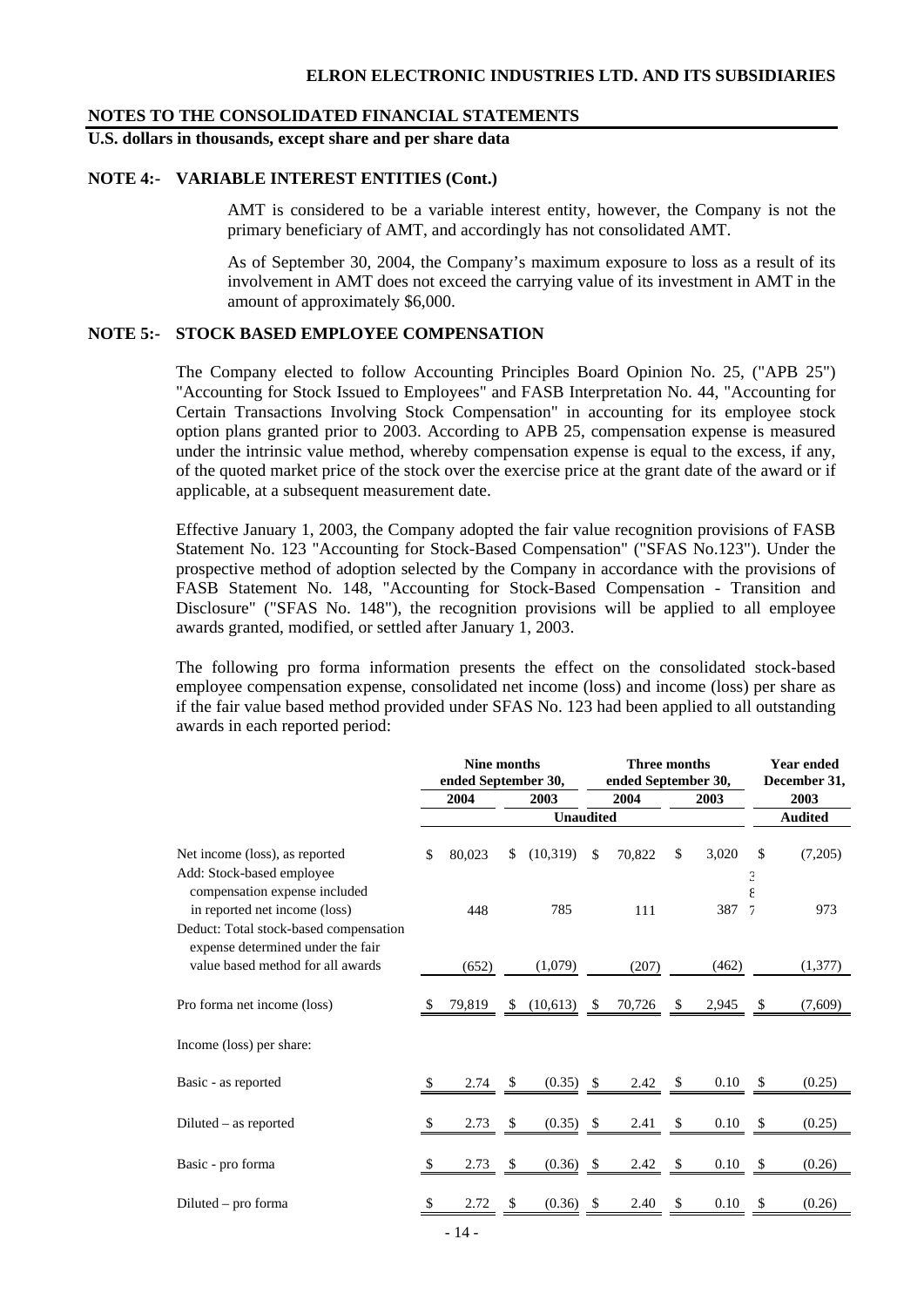# **NOTES TO THE CONSOLIDATED FINANCIAL STATEMENTS**

# **U.S. dollars in thousands, except share and per share data**

# **NOTE 5:- STOCK BASED EMPLOYEE COMPENSATION (Cont.)**

The fair value for each award granted was estimated at the date of grant using the Black-Scholes option-pricing model with the following assumptions:

|                                  | Nine months<br>ended September 30, |       |                          | Three months<br>ended September 30, |                |  |  |  |
|----------------------------------|------------------------------------|-------|--------------------------|-------------------------------------|----------------|--|--|--|
|                                  | $2004(*)$                          | 2003  | $2004(*)$                | 2003                                | 2003           |  |  |  |
|                                  |                                    |       | <b>Unaudited</b>         |                                     | <b>Audited</b> |  |  |  |
| Average risk-free interest rate  |                                    | 1%    |                          | 1%                                  | 1%             |  |  |  |
| Average expected life (in years) |                                    | 2.7   | $\overline{\phantom{0}}$ | 2.75                                | 2.7            |  |  |  |
| Volatility                       |                                    | 53%   |                          | 50%                                 | 53%            |  |  |  |
| Dividend yield                   |                                    | $0\%$ | $\overline{\phantom{a}}$ | $0\%$                               | 0%             |  |  |  |

 $(*)$  No options were granted during the period.

## **NOTE 6:- CONTINGENT LIABILITIES**

There were no material changes in the Company's contingent liabilities as described in the Company's annual financial statements, the details of which are as follows:

- a. During September 1999, the Company received copies of two claims and a request to approve such claims as a class action on behalf of public shareholders of Elscint (formerly an affiliated company) against the Company and others. The allegation raised by the claimants related to the decision regarding the sale of Elscint's substantial assets. The request has been stayed pursuant to an arrangement reached by the parties pending the outcome of the appeal in the claim described in paragraph b below. The arrangement provides that if the appeal described in paragraph b below is accepted, then the proceedings to recognize the claims as a class action will proceed. Otherwise, the application to recognize the claims as a class action will be dismissed.
- b. On November 2, 1999, the Company received a copy of a claim, and a request to approve such a claim, as a class action on behalf of some institutional investors and others and those who held shares in Elscint on September 6, 1999. The allegations raised against the Company and certain of its officers including former officers, among others, relate to the period prior to the sale of the Company's holdings in Elbit Medical Imaging ("EMI") (the parent company of Elscint and formerly an affiliated company). The claimants seek a court order pursuant to which EMI would be compelled to execute the alleged buy-out of Elscint's share at \$14 per share or other remedies. On August 17, 2000, the Haifa District court dismissed the application to recognize the claim as a class action. Some of the claimants applied for and have been granted permission to appeal to the Supreme Court in Israel, which appeal is currently pending.

 In addition, in February 2001, the claimants submitted a new claim similar to the previous one but not as a class action. In August 2004, the Haifa District Court issued a decision ordering the cancellation of the requirement of the claimants to pay a twenty million shekels filing fee. The defendants have requested permission to appeal the said decision of the Haifa District Court. It has not yet been determined when the defendants must file their statements of defense to the claim.

The Company denies all the allegations set forth in the above claims, and based on legal advice received, management is of the opinion that the Company has good defense arguments which, if accepted, will cause dismissal of the above allegations.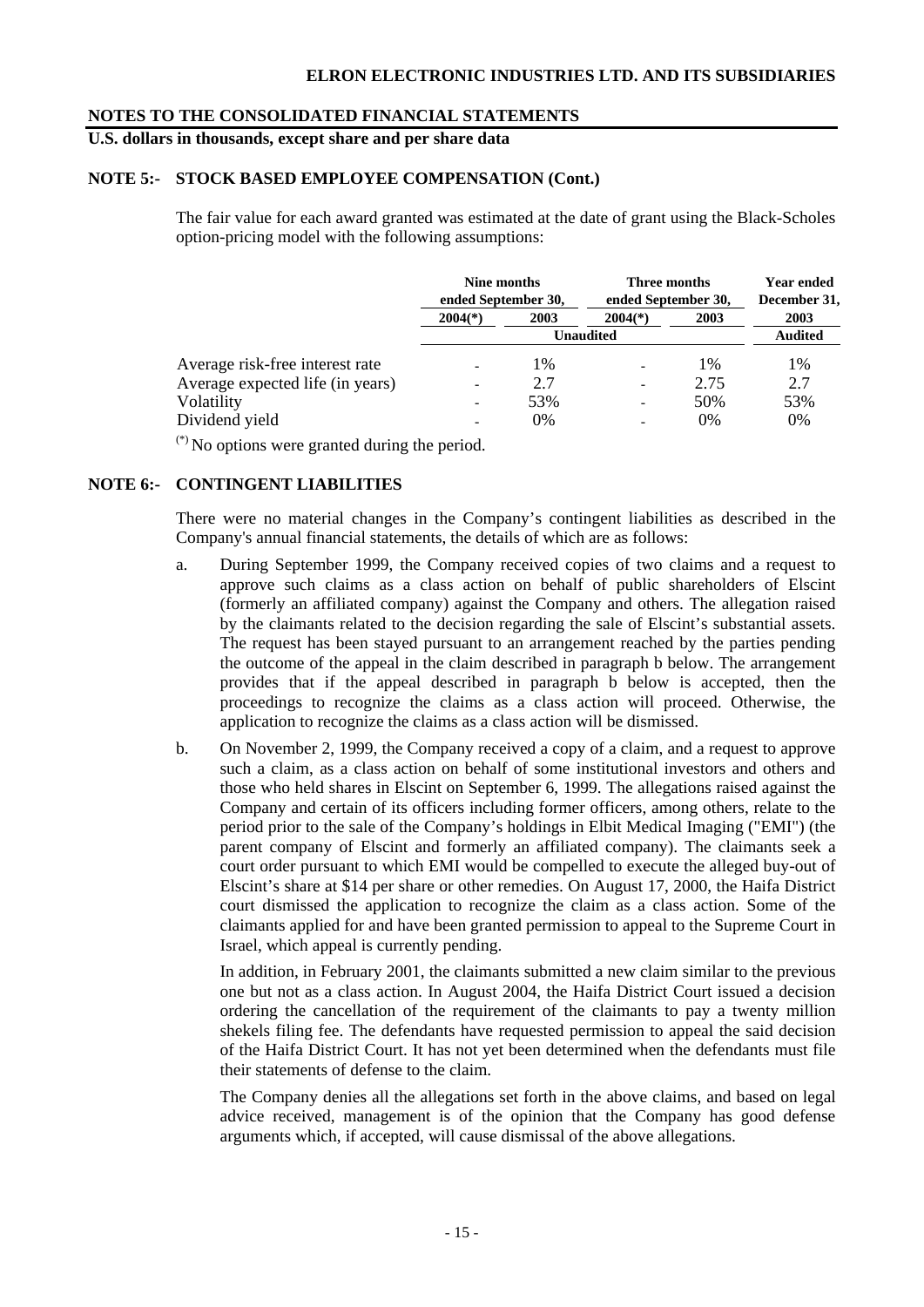# **NOTES TO THE CONSOLIDATED FINANCIAL STATEMENTS**

**U.S. dollars in thousands, except share and per share data** 

# **NOTE 6:- CONTINGENT LIABILITIES (Cont.)**

c. In July 2003, ESW terminated the lease of its premises in the U.S. due to defects in the premises and the lessor's failure to repair the defects. The lessor rejected the termination of the lease and is seeking to enforce the lease and to claim all amounts due under the lease from ESW and Elron, as guarantor of the lease. The balance of the rental payment under the lease amounts to approximately \$2,000. ESW is counterclaiming damages caused by the lessor. The Company's management is of the opinion that ESW has good defense arguments which, if accepted, will cause dismissal of the above claim and accordingly, management believes that the above claim will not have a significant effect on the Company's results of operations.

# **NOTE 7:- INCOME TAXES**

On June 29, 2004, the Israeli Parliament approved an amendment to the Income Tax Ordinance (No. 140 and Temporary Provision) (the "Amendment") which progressively reduces the corporate tax rate from 36% to 35% in 2004 and to a rate of 30% in 2007. The amendment was signed and published in July 2004 and is, therefore, considered enacted in July 2004. Accordingly, Elron recorded a tax benefit as a result of the change in the tax rate in the amount of approximately \$2,100 in the third quarter of 2004.

# **NOTE 8:- BUSINESS SEGMENTS**

As of September 30, 2004, the Company operates in two business segments: (1) the Systems and Projects segment through its subsidiary ETI and (2) the "Other Holdings and Corporate Operations" segment which reflects the investments in companies engaged in various fields of advanced technology and includes corporate headquarters.

The operations of the Systems and Projects segment include development and supply of software solutions for revenue assurance and management of large and complex communication and internet networks.

The Other Holdings and Corporate Operations segment includes holdings in various companies that operate in the communications, software, electronic defense (through July 28, 2004), medical devices, semiconductors, advanced materials and other fields and the corporate operations.

Prior to September 2, 2003, the Company operated indirectly through ESW in a third business segment – Internet Products – which has been sold and therefore its operations were reclassified as discontinued operations. Segment information is as follows: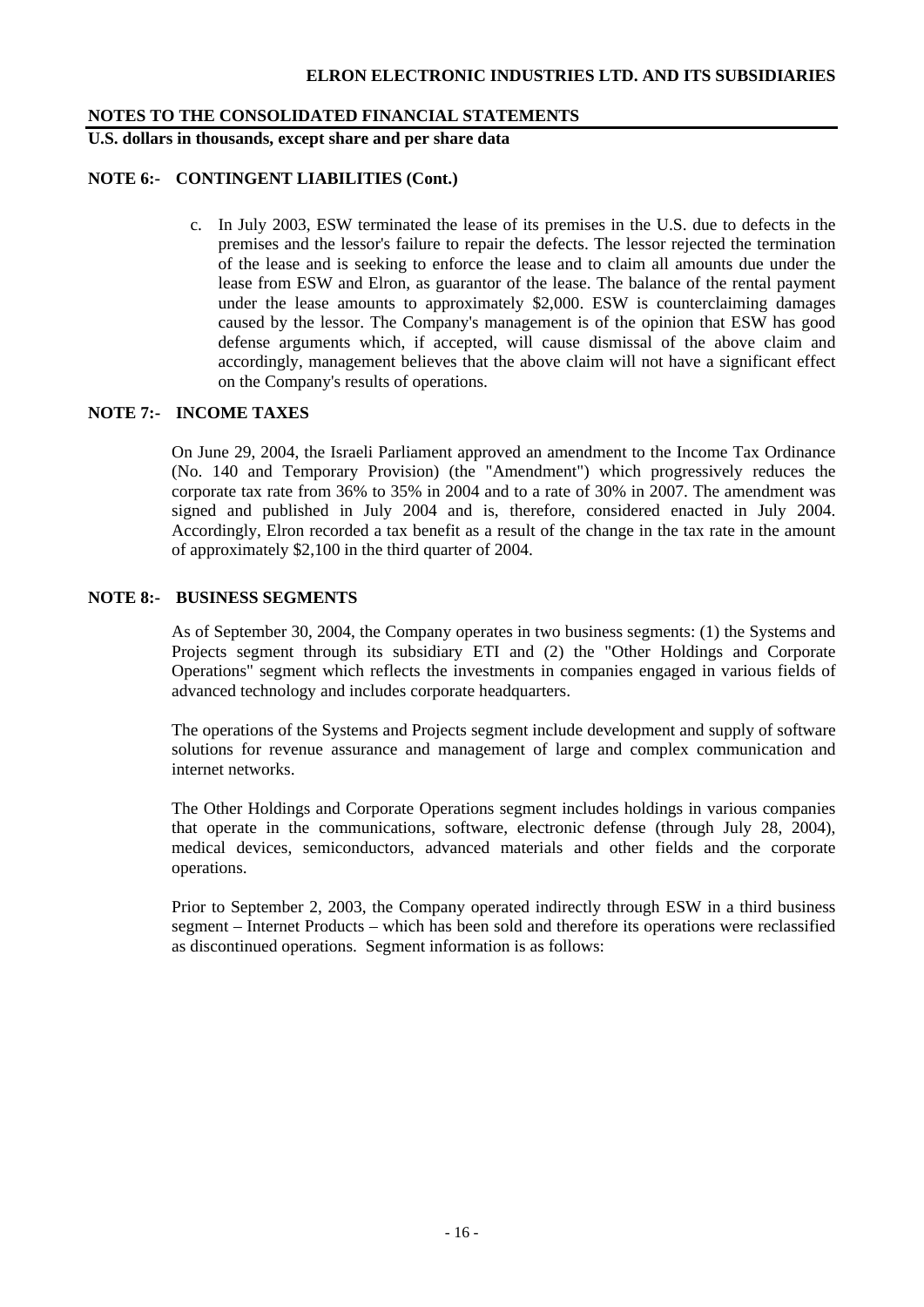# **NOTES TO THE CONSOLIDATED FINANCIAL STATEMENTS**

# **U.S. dollars in thousands, except share and per share data**

## **NOTE 8:- BUSINESS SEGMENTS (Cont.)**

|                                                                  | <b>Systems</b><br>and<br><b>Projects</b> |                   | Other<br>holdings<br>and<br>corporate<br>operations | <b>Internet</b><br><b>Products</b><br>(Discontinued<br>operations) | <b>Adjustments</b>       |              | <b>Total</b>        |
|------------------------------------------------------------------|------------------------------------------|-------------------|-----------------------------------------------------|--------------------------------------------------------------------|--------------------------|--------------|---------------------|
| For the nine months ended<br>September 30, 2004<br>(Unaudited):  |                                          |                   |                                                     |                                                                    |                          |              |                     |
| Net revenues<br>Net income (loss)                                | $\mathbb{S}$                             | 4,251<br>(7, 191) | 7,295<br>87,664                                     | (450)                                                              |                          | \$           | 11,546<br>80,023    |
| As of September 30, 2004<br>(Unaudited):                         |                                          |                   |                                                     |                                                                    |                          |              |                     |
| <b>Total</b> assets                                              | \$                                       | 7,557             | 474,946                                             | 3                                                                  | $(4,827)(*)$ \$ 477,679  |              |                     |
| For the nine months ended<br>September 30, 2003<br>(Unaudited):  |                                          |                   |                                                     |                                                                    |                          |              |                     |
| Net revenues<br>Net loss                                         | \$                                       | 5,949<br>(1,632)  | 6,606<br>(5,552)                                    | (3, 135)                                                           | $\overline{\phantom{a}}$ | \$           | 12,555<br>(10, 319) |
| For the three months ended<br>September 30, 2004<br>(Unaudited): |                                          |                   |                                                     |                                                                    |                          |              |                     |
| Net revenues<br>Net income (loss)                                | $\mathbb{S}$                             | 811<br>(6,083)    | 3,734<br>76,999                                     | (94)                                                               |                          | $\mathbb{S}$ | 4,545<br>70,822     |
| For the three months ended<br>September 30, 2003<br>(Unaudited): |                                          |                   |                                                     |                                                                    |                          |              |                     |
| Net revenues<br>Net loss                                         | \$                                       | 1,729<br>(409)    | 2,995<br>3,110                                      | 319                                                                |                          | \$           | 4,724<br>3,020      |
| For the year ended<br>December 31, 2003 (Audited):               |                                          |                   |                                                     |                                                                    |                          |              |                     |
| Net revenues<br>Net loss                                         | $\mathcal{S}$                            | 7,390<br>(2,074)  | \$<br>9,157<br>(4, 442)                             | (689)                                                              | $\overline{a}$           | \$           | 16,547<br>(7,205)   |
| As of December 31, 2003<br>(Audited):                            |                                          |                   |                                                     |                                                                    |                          |              |                     |
| <b>Total</b> assets                                              | \$                                       | 15,177            | 450,222                                             | 75                                                                 | $(14,770)(*)$ \$ 450,704 |              |                     |

(\*) Inter-company balances.

The revenues relating to ESW's discontinued operations for the nine months and three months ended September 30, 2003 and for the year ended December 31, 2003, were \$4,790, \$975 and \$4,470, respectively, and the pre tax losses from operations were \$4,706, \$1,258 and \$4,829, respectively.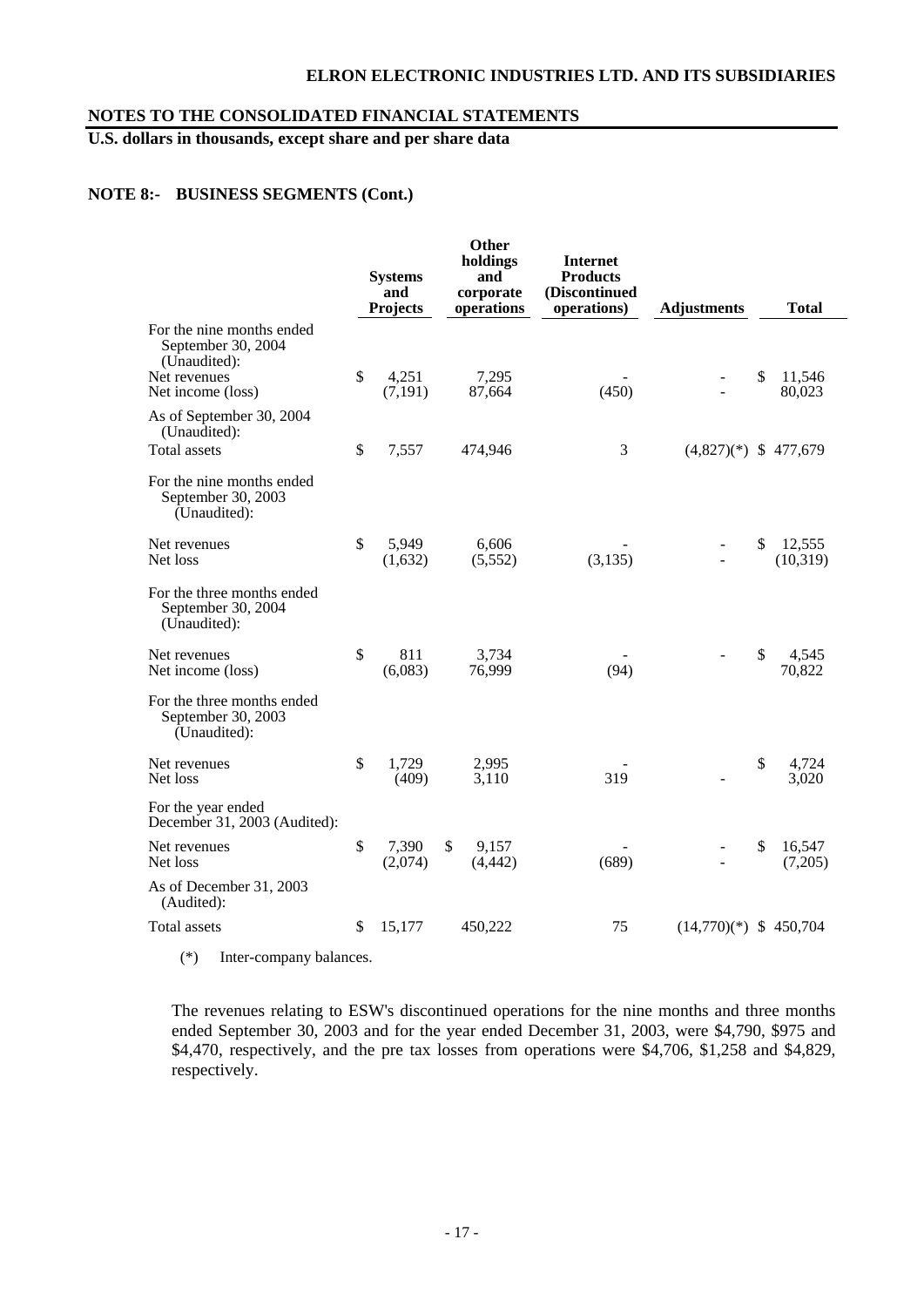# **NOTES TO THE CONSOLIDATED FINANCIAL STATEMENTS**

# **U.S. dollars in thousands, except share and per share data**

# **NOTE 9:- RECONCILIATION TO ISRAELI GAAP**

The consolidated financial statements of the Company have been prepared in accordance with U.S. GAAP. Had the consolidated financial statements been prepared in accordance with Israeli GAAP, the effects on the financial statements would have been as follows:

a. Effect on the statements of operations:

|                   | Nine months ended September 30, 2004  |                                        |                               |  |  |  |  |  |  |  |  |
|-------------------|---------------------------------------|----------------------------------------|-------------------------------|--|--|--|--|--|--|--|--|
|                   | As reported                           | <b>Adjustments</b><br><b>Unaudited</b> | As per Israeli<br><b>GAAP</b> |  |  |  |  |  |  |  |  |
| Net income        | \$<br>80,023                          | \$<br>9,604                            | \$<br>89,627                  |  |  |  |  |  |  |  |  |
|                   |                                       | Nine months ended September 30, 2003   |                               |  |  |  |  |  |  |  |  |
|                   | As reported                           | <b>Adjustments</b>                     | As per Israeli<br><b>GAAP</b> |  |  |  |  |  |  |  |  |
|                   |                                       | <b>Unaudited</b>                       |                               |  |  |  |  |  |  |  |  |
| Net income (loss) | \$<br>(10,319)                        | $\mathbb{S}$<br>18,405                 | \$<br>8,086                   |  |  |  |  |  |  |  |  |
|                   | Three months ended September 30, 2004 |                                        |                               |  |  |  |  |  |  |  |  |
|                   | As reported                           | <b>Adjustments</b>                     | As per Israeli<br><b>GAAP</b> |  |  |  |  |  |  |  |  |
|                   |                                       | <b>Unaudited</b>                       |                               |  |  |  |  |  |  |  |  |
| Net income        | \$<br>70,822                          | \$<br>10,608                           | \$<br>81,430                  |  |  |  |  |  |  |  |  |
|                   |                                       | Three months ended September 30, 2003  |                               |  |  |  |  |  |  |  |  |
|                   | As reported                           | <b>Adjustments</b><br><b>Unaudited</b> | As per Israeli<br><b>GAAP</b> |  |  |  |  |  |  |  |  |
| Net income        | \$<br>3,020                           | \$<br>5,879                            | \$<br>8,899                   |  |  |  |  |  |  |  |  |
|                   |                                       | Year ended December 31, 2003           |                               |  |  |  |  |  |  |  |  |
|                   | As reported                           | <b>Adjustments</b><br><b>Audited</b>   | As per Israeli<br><b>GAAP</b> |  |  |  |  |  |  |  |  |
| Net income (loss) | \$<br>(7,205)                         | \$<br>18,436                           | \$<br>11,231                  |  |  |  |  |  |  |  |  |

b. Effect on the balance sheet:

|                                               | <b>September 30, 2004</b> |             |  |                                        |  |                               |  |
|-----------------------------------------------|---------------------------|-------------|--|----------------------------------------|--|-------------------------------|--|
|                                               |                           | As reported |  | <b>Adjustments</b><br><b>Unaudited</b> |  | As per Israeli<br><b>GAAP</b> |  |
| Total assets                                  |                           | 477,679     |  | (148, 248)                             |  | 329,431                       |  |
| Total liabilities including minority interest |                           | 111,746     |  | (54, 847)                              |  | 56,899                        |  |
| Total equity                                  |                           | 365,933     |  | (93, 401)                              |  | 272,532                       |  |

|                                               | <b>December 31, 2003</b> |         |                    |                               |  |         |  |
|-----------------------------------------------|--------------------------|---------|--------------------|-------------------------------|--|---------|--|
|                                               | As reported              |         | <b>Adjustments</b> | As per Israeli<br><b>GAAP</b> |  |         |  |
|                                               |                          |         |                    | <b>Audited</b>                |  |         |  |
| Total assets                                  |                          | 450.704 |                    | (176,981)                     |  | 273,723 |  |
| Total liabilities including minority interest |                          | 154,574 |                    | (61,289)                      |  | 93,285  |  |
| Total equity                                  |                          | 296,130 |                    | (115,692)                     |  | 180,438 |  |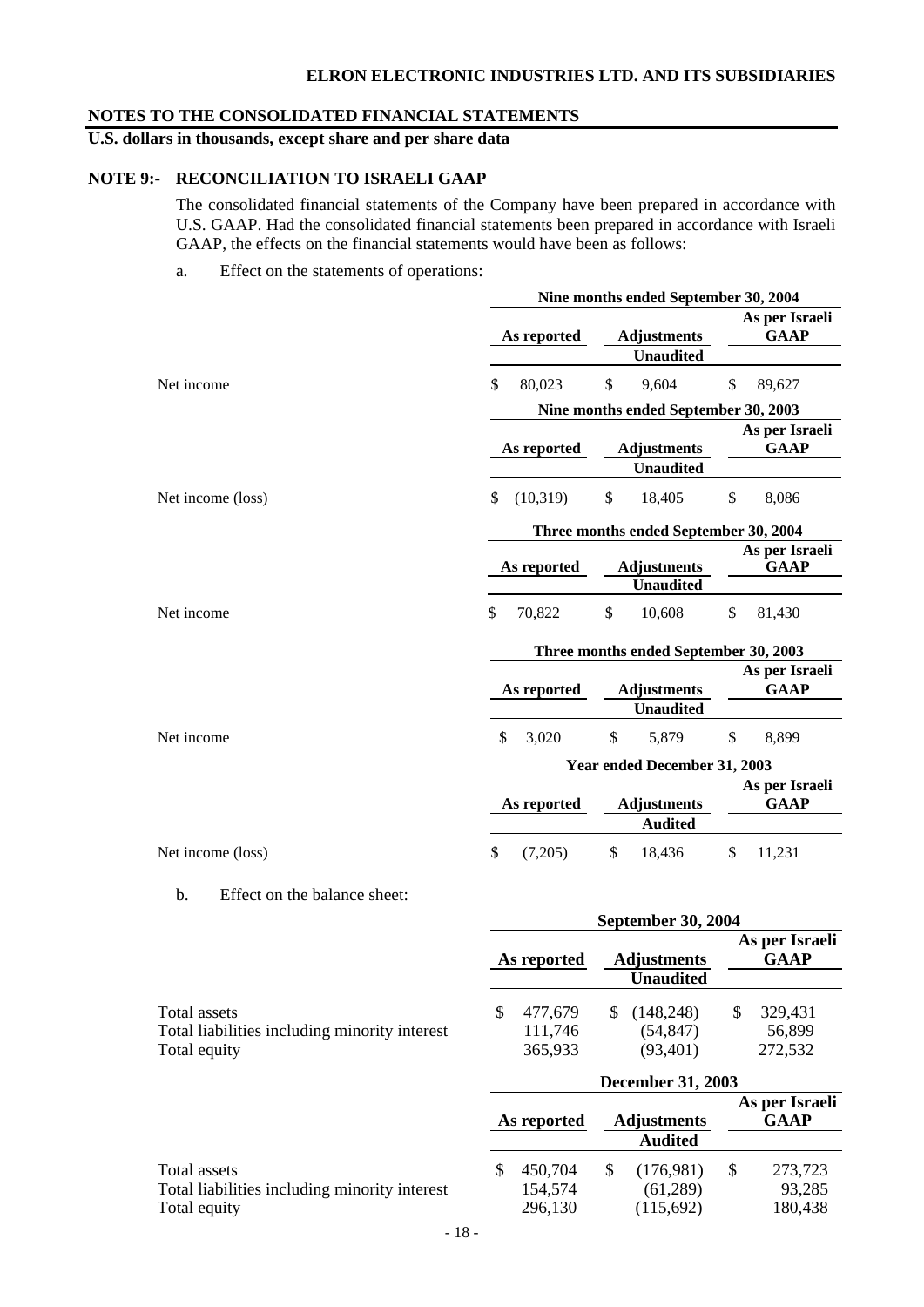# **NOTES TO THE CONSOLIDATED FINANCIAL STATEMENTS**

# **U.S. dollars in thousands, except share and per share data**

# **NOTE 9:- RECONCILIATION TO ISRAELI GAAP (Cont.)**

c. Material adjustments:

The abovementioned adjustments result primarily from the differences between U.S. GAAP and Israeli GAAP detailed in Note 29 to the Company's annual financial statements as well as from transactions and events which occurred during the periods of nine months and three months ended September 30, 2004, as follows:

- 1. As discussed in Note 7, under U.S. GAAP the effect of changes in tax rates is recorded in the period in which the tax law is enacted. Under Israeli GAAP, the effect of changes in tax rates is recorded in the period in which the law is enacted or substantively enacted. Accordingly, the effect of the change in the tax rate under Israeli GAAP, which amounted to an income taxes charge of approximately \$400, has been recorded in the second quarter of 2004 while under U.S. GAAP the effect of the change, amounting to a tax benefit of \$2,100 has been recorded in the third quarter of 2004.
- 2. Under U.S. GAAP, deferred taxes are provided in respect of all temporary differences relating to equity method investments. Under Israeli GAAP, deferred taxes are not provided in respect of temporary differences relating to taxes arising on disposal of equity method investments, if the disposal is not probable to occur in the foreseeable future. The effect of the aforementioned difference on net income according to U.S. GAAP was an additional tax expense in the nine months period ended September 30, 2004 in the amount of approximately \$700 (net of minority interest).
- 3. As described in Note 3b1 above, under U.S. GAAP the acquisition of the additional interest in RDC was accounted for by the purchase method. Accordingly, Elron has recorded the additional interest in RDC at fair value and recorded its share of the gain in the distribution of Given shares. According to Israeli GAAP, the gain recorded is limited to the effective decrease in the investment in Given in Elron's accounts (subsequent to the distribution and the relating acquisition of the additional interest in RDC) and accordingly only the portion relating to the additional interest acquired in other net assets of RDC (except Given) was recorded at fair value. The effect of the aforementioned difference on net income in the nine months ended September 30, 2004 was an increase in net income under U.S. GAAP of approximately \$900.
- 4. As discussed in note 3a above, on July 28, 2004 Elron sold its shares in ESL. Due to the difference in the carrying amount of the investment in ESL between Israeli GAAP and U.S. GAAP (resulting mainly from the difference between Israeli GAAP and U.S. GAAP described in Note 29(c)10 to the Company's annual financial statements for 2003) the gain resulting from the sale of ESL under U.S. GAAP is different than the aforementioned gain under Israeli GAAP. The gain recorded under Israeli GAAP amounted to \$116,000, which net of tax was \$91,300.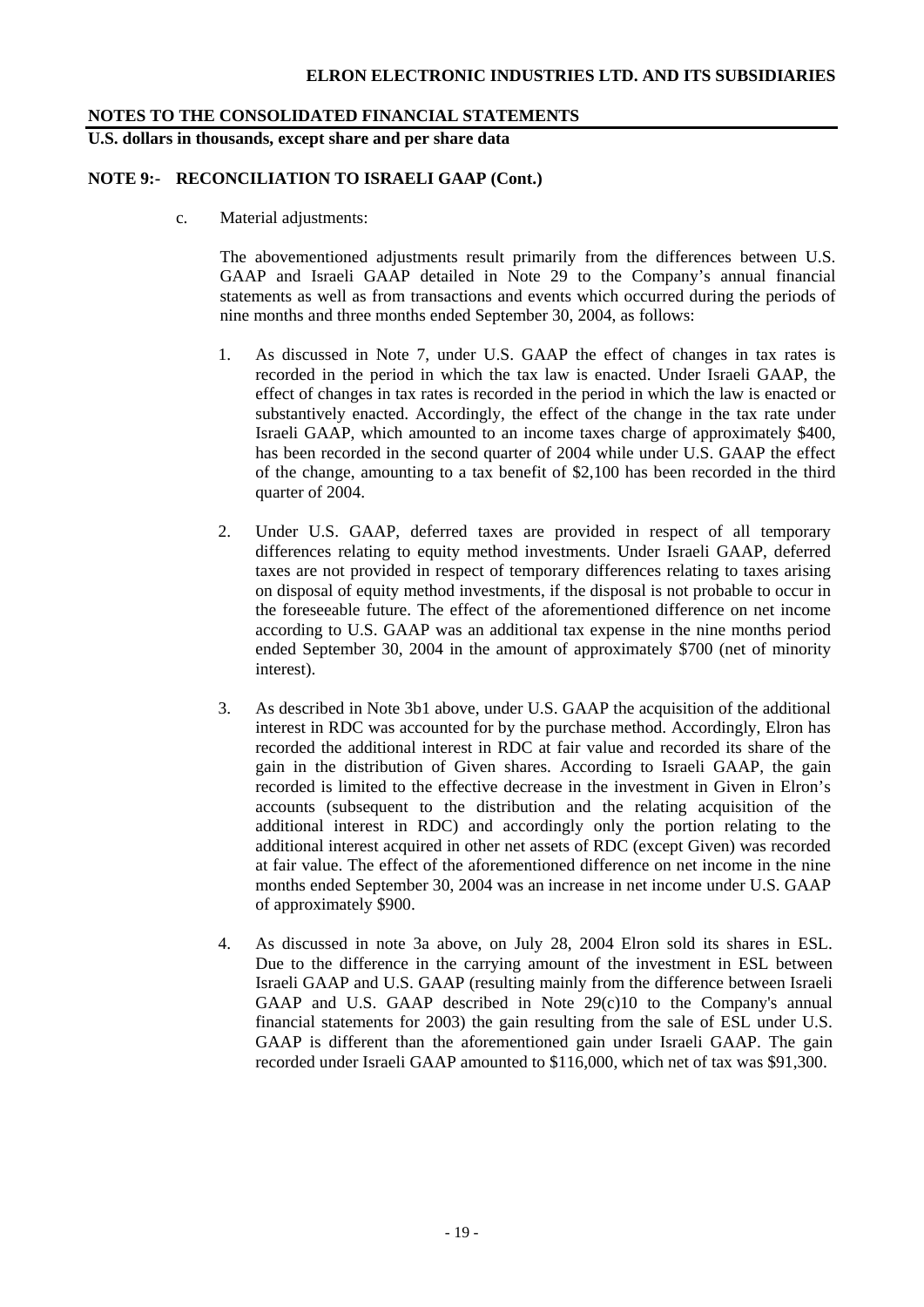# **NOTES TO THE CONSOLIDATED FINANCIAL STATEMENTS**

**U.S. dollars in thousands, except share and per share data** 

# **NOTE 9:- RECONCILIATION TO ISRAELI GAAP (Cont.)**

- c. Material adjustments: (Cont.)
	- 5. As described in Note 29(c)8 to the Company's annual financial statements for 2003, according to US GAAP goodwill is no longer amortized periodically but is reviewed annually for impairment (or more frequently if impairment indicators arise). As mentioned in Note 3h, in the third quarter of 2004 the Company tested the goodwill for impairment and as a result, recorded an impairment loss in the amount of approximately \$2,000. According to Israeli GAAP, all intangible assets, including goodwill, are amortized periodically, and are further subject to impairment testing whenever impairment indicators arise. Under Israeli GAAP no impairment loss in respect of goodwill was required to be recorded (mainly since the carrying amount of goodwill had already been amortized).